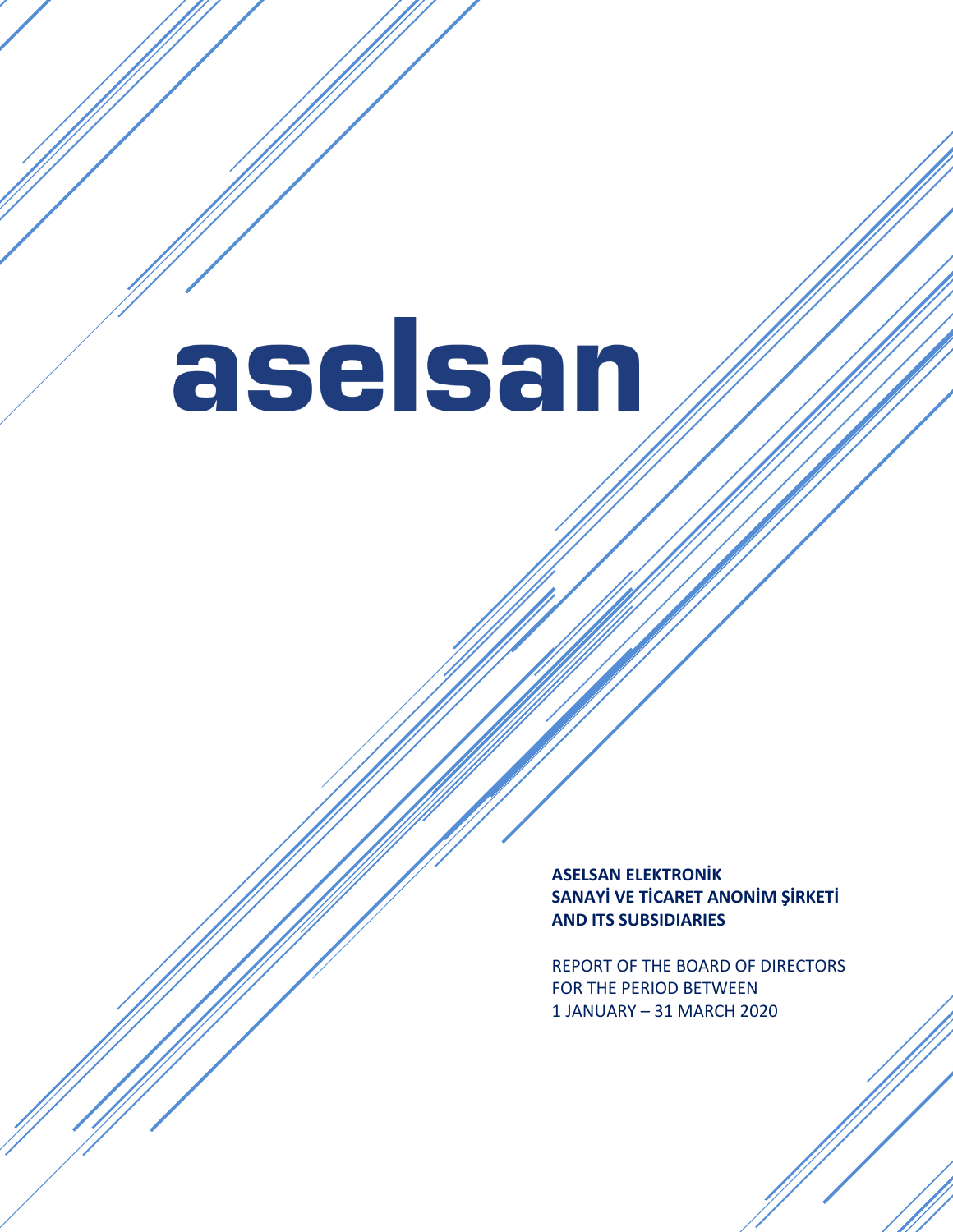| 1.  |      |                                                                                                                                                                                                                                                                                                                                                                                               |  |  |
|-----|------|-----------------------------------------------------------------------------------------------------------------------------------------------------------------------------------------------------------------------------------------------------------------------------------------------------------------------------------------------------------------------------------------------|--|--|
| 2.  |      |                                                                                                                                                                                                                                                                                                                                                                                               |  |  |
| З.  |      |                                                                                                                                                                                                                                                                                                                                                                                               |  |  |
|     | a.   |                                                                                                                                                                                                                                                                                                                                                                                               |  |  |
|     | b.   | Information on Business Partnerships, Associates, Subsidiaries, Joint Ventures and Branches  6                                                                                                                                                                                                                                                                                                |  |  |
| 4.  |      | Main Factors That Affect the Performance, Investment and Dividend Policy of the Company  8                                                                                                                                                                                                                                                                                                    |  |  |
| 5.  |      |                                                                                                                                                                                                                                                                                                                                                                                               |  |  |
|     | a.   |                                                                                                                                                                                                                                                                                                                                                                                               |  |  |
|     | b.   |                                                                                                                                                                                                                                                                                                                                                                                               |  |  |
| 6.  |      |                                                                                                                                                                                                                                                                                                                                                                                               |  |  |
|     | a.   |                                                                                                                                                                                                                                                                                                                                                                                               |  |  |
|     | b.   |                                                                                                                                                                                                                                                                                                                                                                                               |  |  |
|     | c.   |                                                                                                                                                                                                                                                                                                                                                                                               |  |  |
|     | i.   |                                                                                                                                                                                                                                                                                                                                                                                               |  |  |
|     | ii.  |                                                                                                                                                                                                                                                                                                                                                                                               |  |  |
|     | d.   |                                                                                                                                                                                                                                                                                                                                                                                               |  |  |
|     | e.   |                                                                                                                                                                                                                                                                                                                                                                                               |  |  |
| 7.  |      | Changes in the Legislation Which Would Have Significant Impact on the Activities of the Company  16                                                                                                                                                                                                                                                                                           |  |  |
| 8.  |      |                                                                                                                                                                                                                                                                                                                                                                                               |  |  |
| 9.  |      |                                                                                                                                                                                                                                                                                                                                                                                               |  |  |
| 10. |      | Information Regarding the Transactions Made within the Reporting Period17                                                                                                                                                                                                                                                                                                                     |  |  |
|     | i.   |                                                                                                                                                                                                                                                                                                                                                                                               |  |  |
|     | ii.  | Collective Agreement Implementations, Rights and Benefits Provided to the Personnel and                                                                                                                                                                                                                                                                                                       |  |  |
|     | iii. | If it is an affiliate company, the legal transactions carried out in favor of the parent company or<br>its affiliate with the parent company, with an affiliate company connected to the parent<br>company with the direction of the parent company and all other measures taken or avoided to<br>be taken in favor of the parent company or its affiliate in the previous activity year17    |  |  |
|     |      | iv. If it is an affiliate company, whether any counter performance was realized for each legal<br>transaction according to the known status and conditions at the time the legal transaction<br>mentioned in article iii was realized or at the time the measures were taken or avoided to be<br>taken and whether the company incurred losses due to the taken or avoided measure and if the |  |  |
|     | v.   |                                                                                                                                                                                                                                                                                                                                                                                               |  |  |
|     |      |                                                                                                                                                                                                                                                                                                                                                                                               |  |  |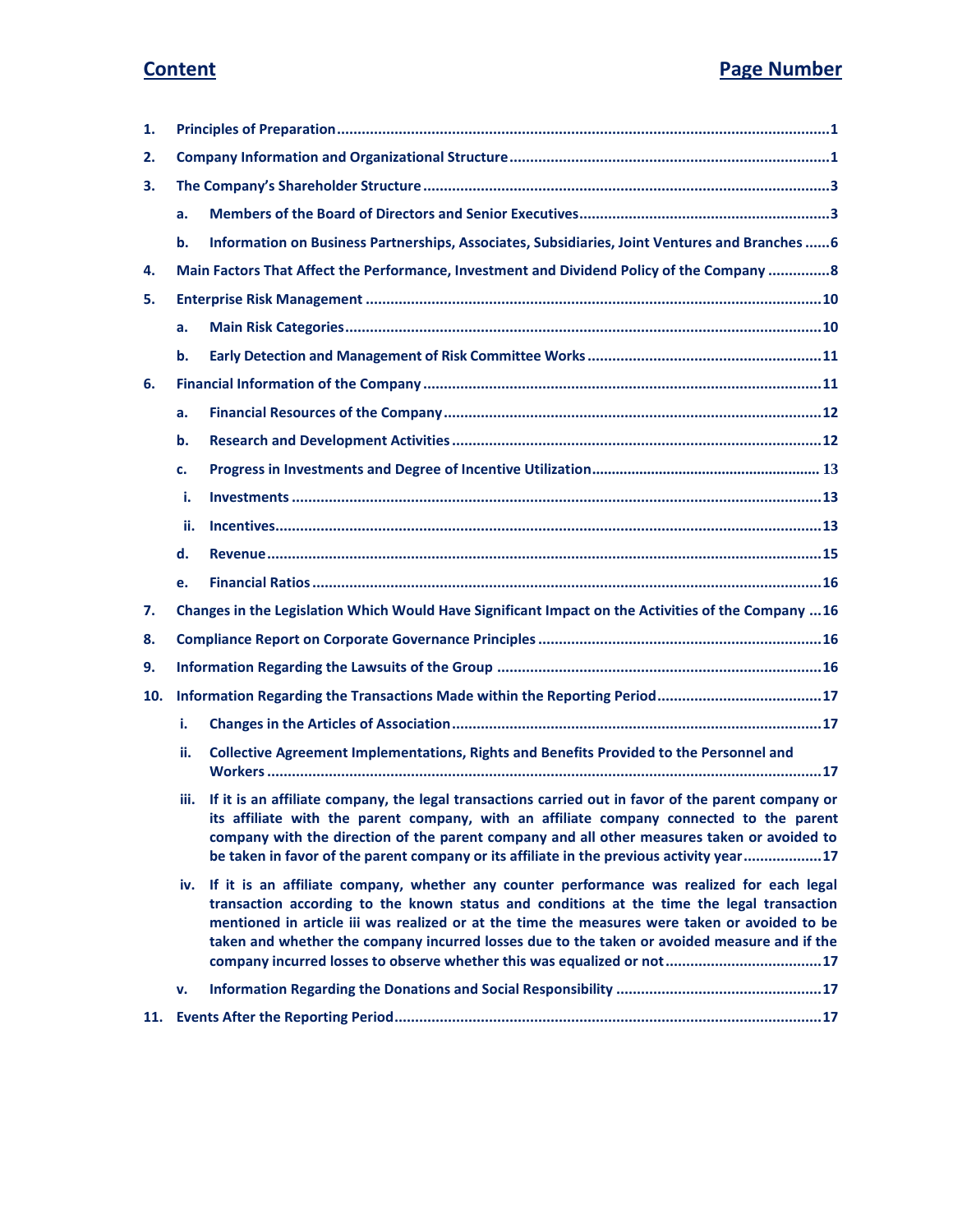#### <span id="page-2-0"></span>**1. Principles of Preparation**

The interim report of the Board of Directors is prepared on the basis of Communiqué Series II, No: 14.1 "Principles of Financial Reporting in Capital Markets" dated 13 June 2013.

The report comprises the events took place during the period 1 January  $-31$  March 2020. The title of the main shareholder in the report is ASELSAN Elektronik Sanayi ve Ticaret A.Ş and will be referred as "the Company" in the accompanying notes.

The Company's consolidated subsidiaries are ASELSAN Baku ("ASELSAN Baku"), Mikroelektronik Ar-Ge Tasarım ve Ticaret Ltd. Co. ("Mikro AR-GE"), ASELSANNET Elektronik ve Haberleşme Sistemleri Sanayi Ticaret İnşaat ve Taahhüt Ltd. Co. ("ASELSANNET"), ASELSAN Malaysia Sdn. Bhd. ("ASELSAN Malaysia"), Aselsan Konya Silah Sistemleri Anonim Şirketi ("ASELSAN Konya"), BITES Savunma Havacılık ve Uzay Teknolojileri Yazılım A.Ş. ("BITES"), ASELSAN Global A.Ş. ("GLOBAL") and ULAK Haberleşme A.Ş. ("ULAK"). Three branch offices; Aselsan Elektronik Sanayi ve Ticaret Anonim Şirketi EP Co. (''ASELSAN South Africa''), ASELSAN Makedonya Corridor-10 Highway Toll Collection System Project (''ASELSAN Macedonia'') and ASELSAN Kıbrıs İleri Teknolojiler Araştırma Merkezi ("ASELSAN Cyprus") located in South Africa, Macedonia and Turkish Republic of Northern Cyprus ("TRNC") , respectively.

<span id="page-2-1"></span>They are collectively referred as the "Group" in the accompanying notes.

#### **2. Company Information and Organizational Structure**

The Company is a leading defense industry establishment developing advanced technology system solutions within land, air, naval and aerospace platforms.

The Company, being an establishment of Turkish Armed Forces Foundation ("TSKGV"), stands in a position of a technology center within the fields of design, development, manufacturing, system integration, modernization and after sales services of military and civil communication systems, avionics systems, electronic warfare and intelligence systems, radar systems, command and control systems, naval warfare systems, security systems, transportation systems, energy systems, traffic and automation systems, medical systems, electro-optic systems and products.

The Company has been restructured under five Vice Presidencies that will carry the production and engineering tasks, which are; Communication and Information Technologies ("HBT"), Microelectronics, Guidance and Electro-Optics ("MGEO"), Defense Systems Technologies ("SST"), Radar, Electronic Warfare and Intelligence Systems ("REHİS") and Transportation, Security, Energy, Automation and Medical Systems ("UGES").

In order for General Management to fulfill planning at strategic level, pursuing and assessing functions in a more efficient way, four different Vice Presidencies have been constituted as Financial Management Vice Presidency, Corporate Management Vice Presidency, Technology and Strategy Vice Presidency and Business Development and Marketing Vice Presidency; in addition to these Vice Presidencies there are also Legal Affairs and Office Of The Private Secretary.

The Internal Audit Department and Board of Directors Planning and Coordination Management have been established under the Board of Directors.

The Company maintains production and engineering operations in Ankara, METU Teknokent and Teknopark Ankara, production and engineering operations in Macunköy, Akyurt and Gölbaşı settlements. General Management is located in Ankara Macunköy campuses. Furthermore, the Company maintains engineering operations also in Istanbul Teknopark.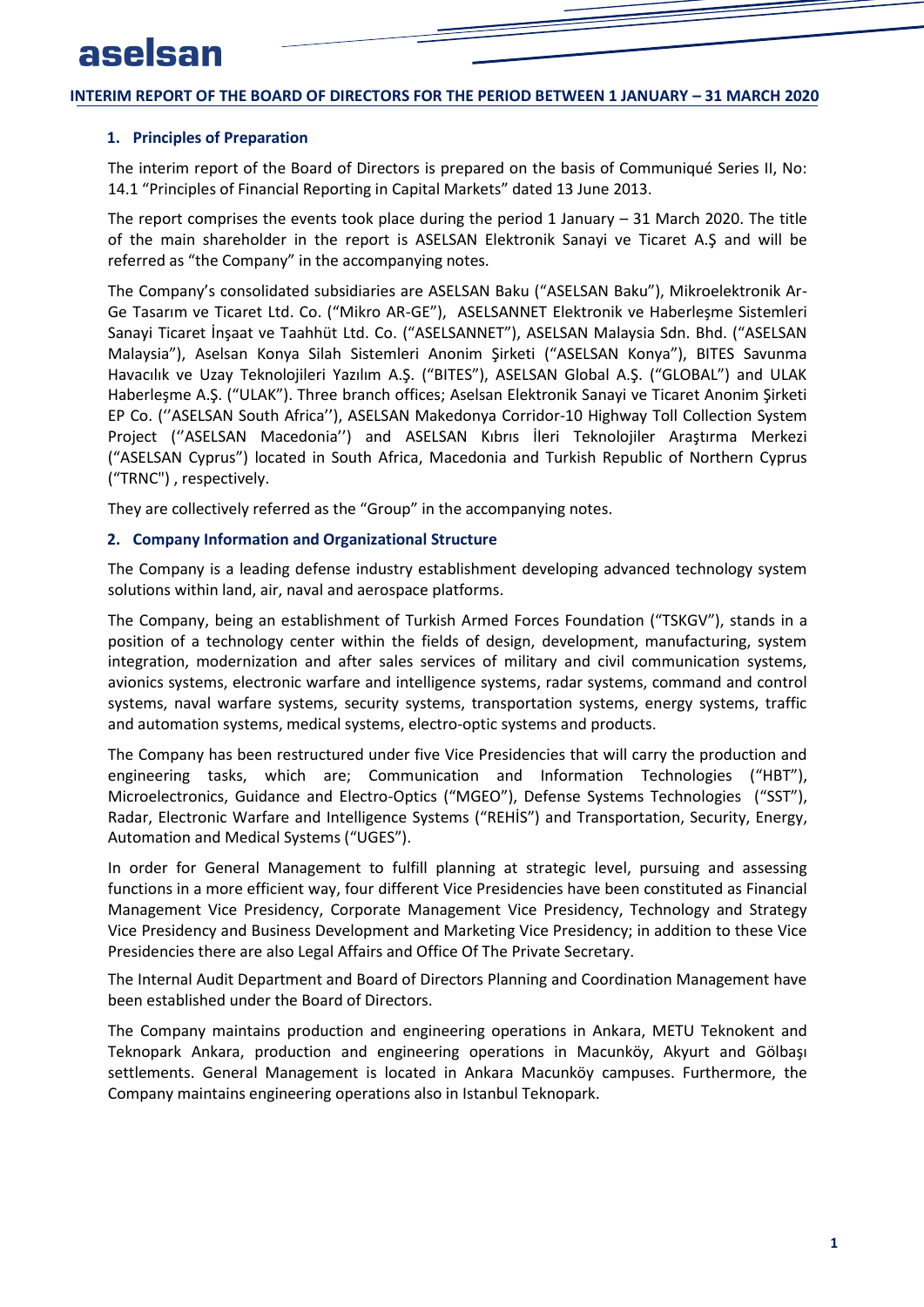## **INTERIM REPORT OF THE BOARD OF DIRECTORS FOR THE PERIOD BETWEEN 1 JANUARY – 31 MARCH 2020**

Rankings of Company's international, country-wide, sectorial rating systems are shown below;

|                                            | <b>Research / Study</b>                                                                                            | <b>Related</b> | <b>Ranking</b>           |                                                                          |
|--------------------------------------------|--------------------------------------------------------------------------------------------------------------------|----------------|--------------------------|--------------------------------------------------------------------------|
| <b>Corporation</b>                         |                                                                                                                    | <b>Period</b>  | <b>Current</b>           | <b>Prior</b>                                                             |
| • International Rankings                   |                                                                                                                    |                |                          |                                                                          |
| Defense News Magazine                      | Defense News Top 100                                                                                               | 2019           | 52                       | 55                                                                       |
| <b>SIPRI</b>                               | SIPRI Top 100                                                                                                      | 2019           | 54                       | 62                                                                       |
| European Commission                        | Industrial R&D Investment Scoreboard Top<br>2500                                                                   | 2019           | 1.356                    | 1.111                                                                    |
| • National Rankings                        |                                                                                                                    |                |                          |                                                                          |
|                                            | ICI 500 Top Industrial Entreprises                                                                                 | 2019           | 15                       | 20                                                                       |
| <b>Istanbul Chamber of Industry</b>        | ICI 500 - Private Entreprises                                                                                      | 2019           | 15                       | 19                                                                       |
| Fortune Magazine                           | Top 500 Companies                                                                                                  | 2019           | 32                       | 38                                                                       |
| Capital Magazine                           | Top 500 Private Companies                                                                                          | 2019           | 42                       | 47                                                                       |
|                                            | Sustainability Index                                                                                               | 2020           | No Ranking               |                                                                          |
| BIST (Borsa Istanbul)                      | Corporate Management Index                                                                                         | 2020           | No Ranking               |                                                                          |
|                                            | BIST Top 30 Index                                                                                                  | 2020           | No Ranking               |                                                                          |
|                                            | BIST Top 30 Market Value Ranking                                                                                   | 2020           | $\overline{\phantom{a}}$ | 12                                                                       |
| <b>TEA (Turkish Exporters</b><br>Assembly) | Top 1000 Exporters                                                                                                 | 2019           | 108                      | 68                                                                       |
| Turkish Time Journal                       | Research and Development Expenditures<br>Turkey Top 100                                                            | 2019           | $\mathbf{1}$             | $\mathbf{1}$                                                             |
| Deloitte                                   | Technology Fast 50 / Big Star Category                                                                             | 2019           | No Ranking               |                                                                          |
| <b>Brand Finance</b>                       | Most Valuable Firms (100 Brands)                                                                                   | 2019           | 33<br>28                 |                                                                          |
| <b>Bloomberg Businessweek</b>              | Top 50 Firms (Between Universities)                                                                                | 2020           | 5                        | $\overline{7}$                                                           |
| Universum                                  | Ideal Employers (Engineering and IT)-100<br>Companies)                                                             | 2019           | 1                        | $\mathbf{1}$                                                             |
| <b>CDP</b> (Carbon Disclosure<br>Project)  | Firms Which Have Well Management of<br>Climate Changes and Highest Greenhouse<br>Gas Emission Performance (Turkey) | 2019           |                          | Our Company is among the<br>first 3 companies in "CDP<br>Turkey Leaders" |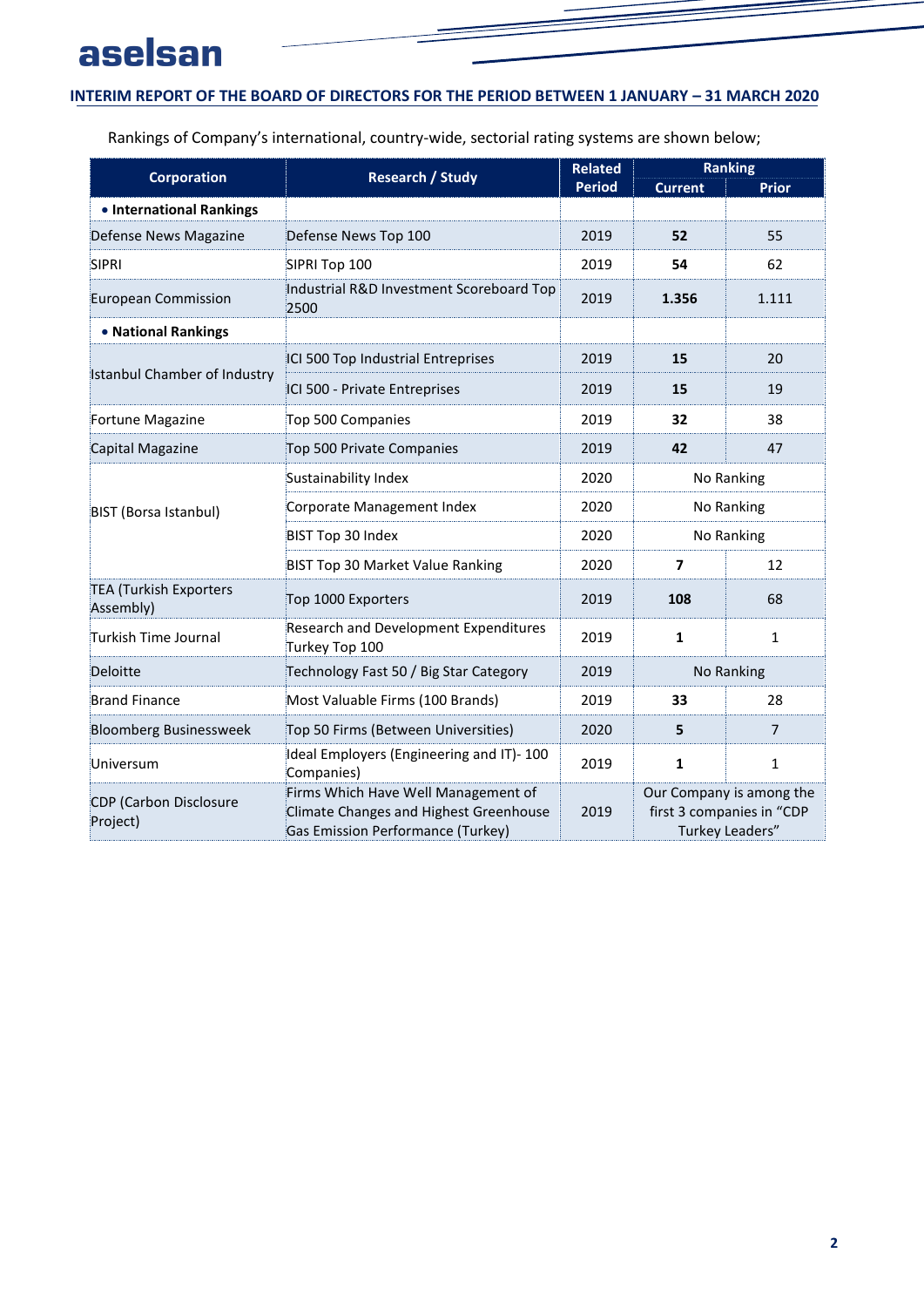Commercial title and trade registration number of the company and contact information pertaining to its headquarters, branches and its website addresses are shown below;

| Company                                                                   | <b>Type</b>           | Country/City                                | <b>Trade</b><br>Register<br>No. | <b>Address</b>                                                                                                                                                   | Telephone/Fax                                           | <b>Web site</b>    |
|---------------------------------------------------------------------------|-----------------------|---------------------------------------------|---------------------------------|------------------------------------------------------------------------------------------------------------------------------------------------------------------|---------------------------------------------------------|--------------------|
| <b>ASELSAN</b><br>Elektronik<br>Sanayi ve<br>Ticaret A.Ş.                 | Headquarters          | Turkey<br>/Ankara                           | 31177                           | Mehmet Akif Ersoy Mahallesi<br>296. Cad. No:16 06200<br>Yenimahalle/Ankara                                                                                       | Tel: +90 (312) 592 1000<br>Fax: +90 (312) 354 1302      | www.aselsan.com.tr |
| ASELSAN<br>South Africa<br><b>Branch</b>                                  | <b>Branch</b>         | Republic of<br>South<br>Africa/<br>Pretoria | $\overline{\phantom{m}}$        | Building 4, Room 005 CSIR<br>Campus, Meiring Naude Drive,<br>Pretoria Gauteng, 0001, South<br>Africa                                                             | Tel: +27 (0) 12 349 2613<br>Fax: +27 (0) 12 349<br>2544 |                    |
| <b>ASELSAN</b><br>Macedonia<br><b>Branch</b>                              | <b>Branch</b>         | Macedonia/<br>Skopje                        |                                 | Ankarska 29A, 1000<br>Skopje/Macedonia                                                                                                                           |                                                         |                    |
| <b>ASELSAN Cyprus</b><br>Advanced<br>Technology<br><b>Research Center</b> | <b>Branch</b>         | TRNC/<br>Güzelyurt                          |                                 | Orta Doğu Teknik Üniversitesi<br>Kuzey Kıbrıs Kampüsü ODTÜ<br>KALTEV AR-GE Binası No: E-19<br>99738<br>Kalkanlı/Güzelyurt/Turkish<br>Republic of Northern Cyprus |                                                         | www.aselsan.com.tr |
| Saudi Arabia<br>Contact Office                                            | <b>Project Office</b> | Saudi<br>Arabia/<br>Riyadh                  |                                 | A. Building 17B, 1st Floor, The<br>Business Gate, Riyadh, 11422,<br>Saudi Arabia                                                                                 | Tel: +966 11 211 1111<br>Fax: +966 11 268 1111          |                    |

#### <span id="page-4-0"></span>**3. The Company's Shareholder Structure**

Registered capital ceiling of the Company is TL 2.000.000.000 (TL two billion). The nominal capital of the Company is TL 1.140.000.000 (TL one billion, one hundred and forty million) and is divided into 1.140.000.000 (one billion, one hundred and forty million) shares, each having a nominal value of 1 TL.

605.454.545 (six hundred and five million, four hundred and fifty four thousand, five hundred and forty five) of the shares are Group A shares and 534.545.455 (five hundred and thirty four million, five hundred and forty five thousand, four hundred and fifty five) of the shares are Group B Shares. All shares are in the name of the holder.

Group A shares are nominative preferred shares and 6 of the Members of the Board of Directors are elected among the Group A preferred shareholders or among the candidates presented by them.

| <b>Partners</b>                         | <b>Share</b><br>(%) | 31 March 2020<br>(TL Thousand) | <b>Share</b><br>(%) | 31 December 2019<br>(TL Thousand) |
|-----------------------------------------|---------------------|--------------------------------|---------------------|-----------------------------------|
| Turkish Armed Forces Foundation (TSKGV) | 74,20               | 845.826                        | 74,20               | 845.826                           |
| Quoted on BIST (Free float)             | 25,80               | 294.174                        | 25,80               | 294.174                           |
| Paid-in capital                         | 100                 | 1.140.000                      | 100                 | 1.140.000                         |
| Inflation adjusted capital              | --                  | 1.238.621                      | --                  | 1.238.621                         |

The share distrubition table of the Shareholders is presented as below.

#### <span id="page-4-1"></span>**a. Members of the Board of Directors and Senior Executives**

Within the framework of the provisions of the Company's Articles of Association, the Board of Directors consists of total 9 members comprising of 6 members to be elected from privileged shareholders or candidates nominated by group A and 3 independent members to be elected under Capital Markets Board (CMB) regulations.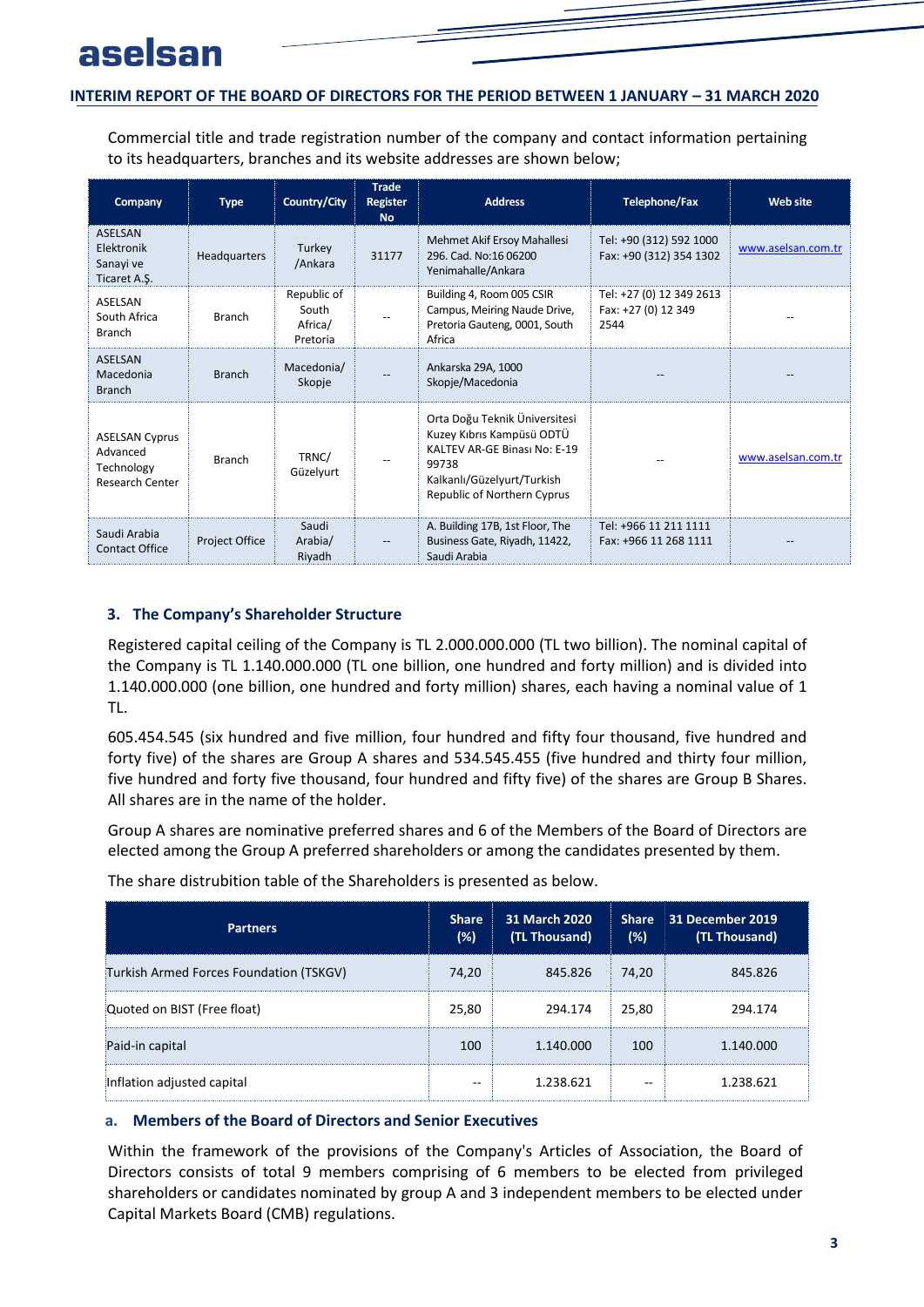## **INTERIM REPORT OF THE BOARD OF DIRECTORS FOR THE PERIOD BETWEEN 1 JANUARY – 31 MARCH 2020**

Information regarding the Members of the Board of Directors and Senior Executives as of publishing date of the report are as follows:

|                   | MEMBERS OF THE BOARD OF DIRECTORS and SENIOR EXECUTIVES |                                                                 |                                                                                                                                                                                                                                                                                                                                                                                                 |                                 |  |  |
|-------------------|---------------------------------------------------------|-----------------------------------------------------------------|-------------------------------------------------------------------------------------------------------------------------------------------------------------------------------------------------------------------------------------------------------------------------------------------------------------------------------------------------------------------------------------------------|---------------------------------|--|--|
| List<br><b>No</b> | <b>Name and Surname</b>                                 | <b>Position</b>                                                 | <b>Positions In Other Company's</b>                                                                                                                                                                                                                                                                                                                                                             | <b>Date of First Assignment</b> |  |  |
| 1.                | Haluk GÖRGÜN                                            | Chairman /<br>Executive Member / CEO                            | Member of the Board of Directors of IGG ASELSAN Integrated Systems LLC,<br>Member of the Board of Directors of SASAD, Deputy Chairman of the Board<br>of Directors of Saudi Arabian Defense and Electronics Company LLC,<br>Member of the Board of Directors of BARQ                                                                                                                            | 15 March 2017                   |  |  |
| 2.                | Mustafa Murat ŞEKER                                     | Vice Chairman /<br><b>Executive Member</b>                      | Vice President at Presidency of Defence Industries                                                                                                                                                                                                                                                                                                                                              | 15 May 2013                     |  |  |
| 3.                | <b>Mehmet ARIK</b>                                      | Independent Member                                              | Professor at Özyeğin University Mechanical Engineering Department                                                                                                                                                                                                                                                                                                                               | 2 April 2018                    |  |  |
| 4.                | Ercümend ARVAS                                          | Independent Member                                              | Professor at Istanbul Medipol University Electrical Engineering Department,<br>Member of Defense Industries Steering Committee                                                                                                                                                                                                                                                                  | 31 March 2016                   |  |  |
| 5.                | Mehmet Fatih KACIR                                      | Member                                                          | Deputy Minister of Republic of Turkey Ministry of Industry and Technology,<br>Member of Board of Trustees of Turkey Technology Team Foundation,<br>Member of the Board of Directors of E-Sports Federation                                                                                                                                                                                      | 26 April 2019                   |  |  |
| 6.                | Alparslan KAVAKOĞLU                                     | Member                                                          | Deputy Minister of Ministry of Defense, Member of the Board of Directors<br>of Turkish Parliamentarians Union                                                                                                                                                                                                                                                                                   | 26 April 2019                   |  |  |
| 7.                | Salih KUL                                               | Member                                                          | Member of the Board of Directors of Devrem 84 Social Assistance and<br>Solidarity Association (Treasurer)                                                                                                                                                                                                                                                                                       | 26 April 2019                   |  |  |
| 8.                | İbrahim ÖZKOL                                           | <b>Independent Member</b>                                       | Professor at Istanbul Technical University Department of Aeronautical<br>Engineering, Member of the Board of Directors of SAHA, TUBİTAK Istanbul<br>European Region Projects Coordinator, ARC Center Director, ITU Aviation<br>Institute Founding President                                                                                                                                     | 15 March 2017                   |  |  |
| 9.                | Celal Sami TÜFEKCİ                                      | Member                                                          | Vice President at Presidency of Defence Industries, Member of the Board of<br>Directors of TEKNOHAB Teknoloji Geliştirme Bölgesi Yönetici A.Ş., Chairman<br>of the Board of Directors of STM, Chairman of the Board of Directors of<br>ULAK A.Ş., Chairman of the Board of Ankara Aerospace and Aerospace<br>Organized Industrial Zone, Member of the Board of Directors of METU<br><b>MEMS</b> | 2 April 2018                    |  |  |
| 10.               | Mehmet Fatih GÜÇLÜ                                      | Vice General Manager<br>(Financial Managemet)                   | Member of the Board of Directors of Saudi Arabian Defense and Electronics<br>Company LLC, Member of Board of Directors of Bites Savunma Havacılık Ve<br>Uzay Teknolojileri Yazılım Elektronik Ticaret A.Ş.                                                                                                                                                                                      | 1 October 2019                  |  |  |
| 11.               | Bayram GENÇCAN                                          | Vice General Manager<br>(HBT Sector President)                  |                                                                                                                                                                                                                                                                                                                                                                                                 | 15 March 2017                   |  |  |
| 12.               | Sezai ELAGÖZ                                            | Vice General Manager<br>(MGEO Sector President)                 | Vice Chairman of ASELSAN Middle East Psc LTD., Member of the Board of<br>Directors of ASELSAN Bilkent Mikro Nano A.Ş., Chairman of the Board of<br>Directors of ASELSAN Hasas Optik A.Ş., Member of the Board of Directors of<br>TÜBİTAK R&D Support and Process Management Services Group, Member<br>of the Board of Directors TÜYAR A.Ş.<br>(TÜYAR A.Ş.)                                      | 18 July 2018                    |  |  |
| 13.               | Mustafa KAVAL                                           | Vice General Manager<br>(SST Sector President)                  | Member of the Board of Directors of IGG ASELSAN Integrated Systems LLC,<br>Member of the Board of Directors of Kazakhstan ASELSAN Engineering LLP,<br>Member of the Board of Directors of Defence And Aerospace Ministry<br>Exporters' Association, Chairman of the Board of the Directors of ASELSAN<br>Konya Silah Sistemleri Anonim Şirketi, Member of the Board of Directors of<br>BARQ     | 1 September 2014                |  |  |
| 14.               | Oğuz ŞENER                                              | Vice General Manager<br>(REHIS Sector President)                | Vice Chairman of ASELSAN Bilkent Mikro Nano A.S., Chairman of the Board<br>of Managers of Mikroelektronik                                                                                                                                                                                                                                                                                       | 1 September 2014                |  |  |
| 15.               | Mehmet CELIK                                            | Vice General Manager<br>(Technology & Strategy Management)      | Member Of CoHE, Professor at KTO Karatay University Mechanical<br>Engineering Department, Member of the Board of Directors of SSTEK A.Ş.,<br>Member of Presidency of Science, Technology and Innovation Technology<br>Policy Board, Member of the Board of the Directors of ASELSAN Konya Silah<br>Sistemleri Anonim Şirketi, Member of Board of Directors of TR Eğitim Ve<br>Teknoloji A.Ş.    | 14 May 2017                     |  |  |
| 16.               | İbrahim BEKAR                                           | Vice General Manager<br>(UGES Sector President)                 | Member of the Board of Managers of ASELSANNET, Member of the Board<br>of Directors of ASELSAN Hassas Optik A.Ş., Advisory Board Member of<br>Özyeğin University Mechanical Engineering Department, Advisory Board<br>Member of Medipol University Faculty of Engineering and Natural Sciences<br>Department Of Biomedical Engineering                                                           | 12 February 2018                |  |  |
| 17.               | Hakan KARATAŞ                                           | Vice General Manager<br>(Corporate Management)                  | Associate Professor In UAK, Industry And Technology, Member of the Board<br>of Directors of Teknohab Teknoloji Geliştirme Bölgesi Yönetici A.Ş.                                                                                                                                                                                                                                                 | 2 July 2018                     |  |  |
| 18.               | Osman Devrim FIDANCI                                    | Vice General Manager<br>(Business Development and<br>Marketing) | Deputy Chairman of the Board of Directors Of Ulak A.Ş., Chairman of<br>ASELSAN Global Dış Ticaret Ve Pazarlama A.Ş., Member of the Board of<br>Directors of ASELSAN Middle East Psc LTD                                                                                                                                                                                                         | 1 February 2019                 |  |  |
| 19.               | Abdülkadir GÖKTAŞ                                       | Internal Audit President                                        |                                                                                                                                                                                                                                                                                                                                                                                                 | 1 September 2014                |  |  |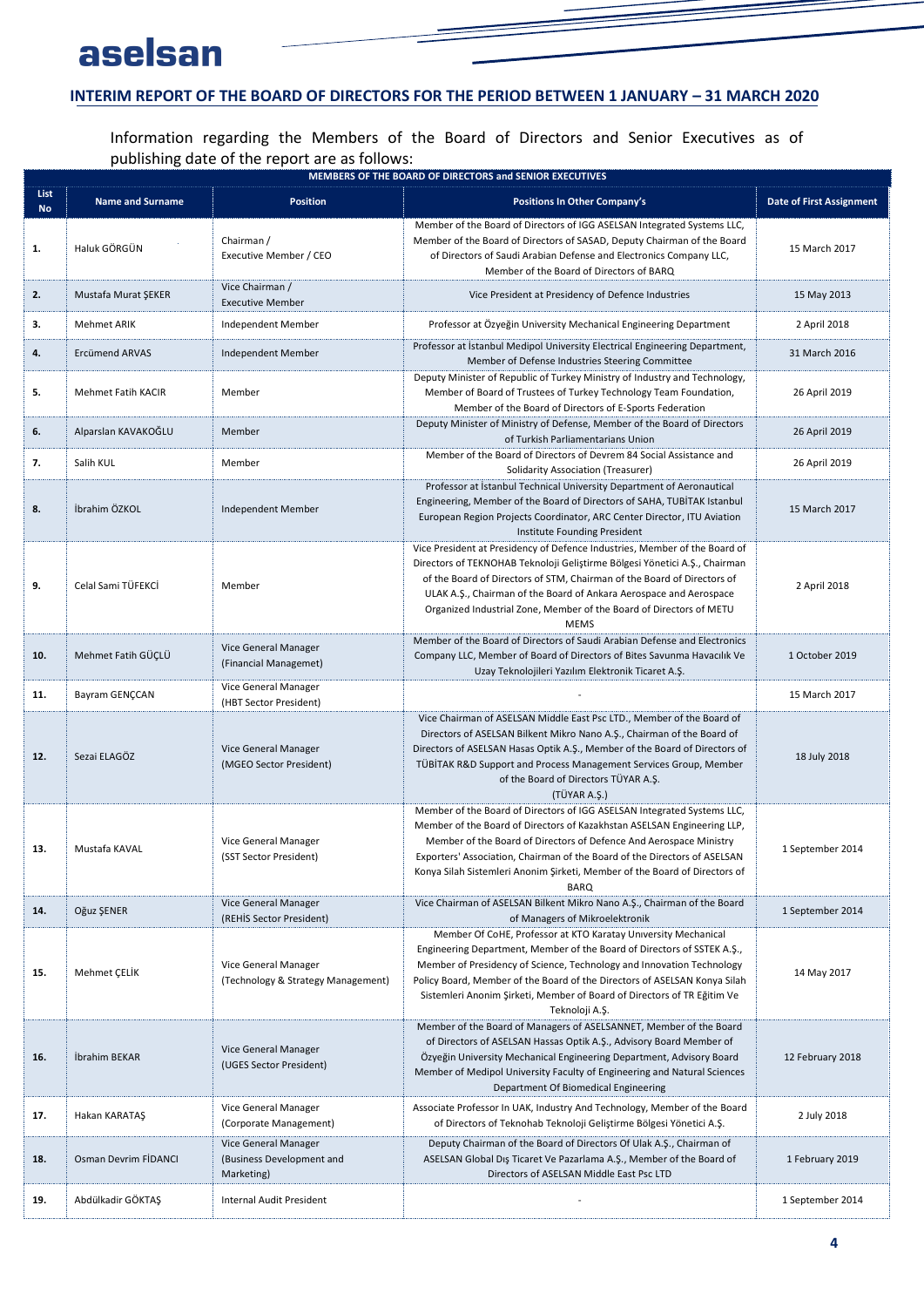The Members of the Board of Directors are entitled with the authorizations stipulated in the Turkish Code of Commerce ("TCC") and in article 13 of the Articles of Association of the Company.

Entitled shareholders, members of the board of directors, senior executives and to their spouses as well as relatives up to second degree are not authorized to perform transactions which may cause conflict of interest or competition with the Company and/or subsidiaries.There is not any ban on trading for board members with the Company, which they performed on their own or on behalf of a third party. There is no operation regarding the non-compete obligation by the members of the board.

The controls are carried out by the Internal Audit Presidency ("IAP") and Audit Committee within the parent company in order to minimize the substantial error risk on the financial statements of the Group. IAP and Audit Committee carry out their duties independent from each other but within the guidance of common objectives and targets, with the aim of maintaining an internal control system, which provides required controls in matters such as the reliability of the financial reporting system, the efficiency of the activities in order to eliminate the operational risks and compliance with the law. Furthermore, the efficiency and sufficiency of the internal control are supported with the directives in effect.

#### **Total Amount of the Financial Benefits Given To Senior Executives:**

The total amount of the remuneration and similar benefits paid to the senior executives by the Company as for the period that ended on 31 March 2020 is TL 6.218 Thousand.

Total amount of domestic and foreign allowances, travel, accommodation and representation expenses and financial benefits in kind and total amounts of insurances granted to the senior executives and members of the Board of Directors of the Group for the period ended by 31 March 2020 is TL 193 Thousand.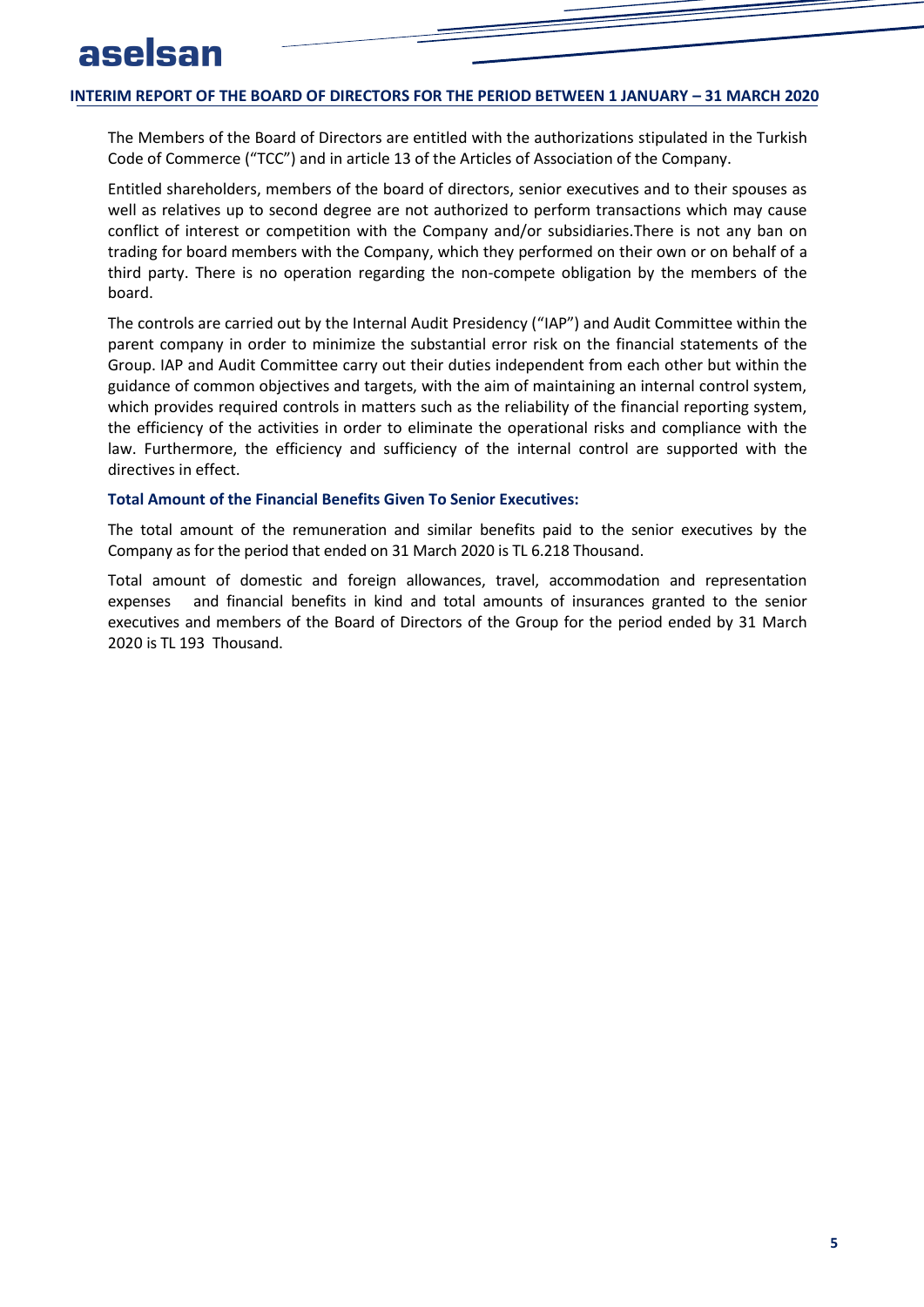#### <span id="page-7-0"></span>**b. Information on Business Partnerships, Associates, Subsidiaries, Joint Ventures and Branches**

The Company's consolidated subsidiaries are ASELSAN Baku ("ASELSAN Baku"), Mikroelektronik Ar-Ge Tasarım ve Ticaret Ltd. Co. ("Mikro AR-GE"), ASELSANNET Elektronik ve Haberleşme Sistemleri Sanayi Ticaret İnşaat ve Taahhüt Ltd. Co. ("ASELSANNET"), ASELSAN Malaysia Sdn. Bhd. ("ASELSAN Malaysia"), Aselsan Konya Silah Sistemleri Anonim Şirketi ("ASELSAN Konya"), BITES Savunma Havacılık ve Uzay Teknolojileri Yazılım A.Ş. ("BITES"), ASELSAN Global A.Ş. ("GLOBAL"), ULAK Haberleşme A.Ş. ("ULAK") and Macedonia, South Africa and Turkish Republic of Northern Cyprus branches.

The Company has three branch offices; Aselsan Elektronik Sanayi ve Ticaret Anonim Şirketi EP Co. (''ASELSAN South Africa'') located in South Africa, ASELSAN Makedonya Corridor-10 Highway Toll Collection System Project (''ASELSAN Macedonia'') located in Macedonia and ASELSAN Kıbrıs İleri Teknolojiler Araştırma Merkezi ("ASELSAN Kıbrıs") and Turkish Republic of Northern Cyprus ("TRNC") located in Cyprus, respectively. The branches are included in the consolidated financial statements.

| <b>Subsidiaries</b>    | <b>Main Activitiy</b>                                     | <b>Share</b><br>(%) |
|------------------------|-----------------------------------------------------------|---------------------|
| ASELSANNET             | Communication systems                                     | 100                 |
| ASELSAN Bakü           | Marketing and sales of the group products                 | 100                 |
| <b>ASELSAN Global</b>  | Export                                                    | 100                 |
| Mikro AR-GF            | Microelectronic R&D projects                              | 85                  |
| <b>ASELSAN Malezya</b> | Remote controlled weapon systems                          | 100                 |
| <b>ASELSAN Konya</b>   | Weapon and weapon systems                                 | 51                  |
| <b>BITES</b>           | Defence, civil aviation, space technologies,<br>softwares | 51                  |
| UI AK                  | Communication systems                                     | 51                  |

ASELSAN Hassas Optik Sanayi ve Ticaret A.Ş. ("ASELSAN Optik"), ASELSAN Bilkent Mikro Nano Teknolojileri Sanayi ve Ticaret A.Ş. ("ASELSAN Bilkent"), IGG ASELSAN Integrated Systems LLC ("IGG ASELSAN"), Kazakhstan ASELSAN Engineering LLP ("ASELSAN Kazakhstan"), ASELSAN Middle East PSC LTD ("ASELSAN Jordan"), Saudi Arabian Defense Electronics Corporation LLC ("SADEC LLC"), TÜYAR Mikroelektronik Sanayi ve Ticaret A.Ş. ("TÜYAR A.Ş."), Teknohab Teknoloji Geliştirme Bölgesi Yönetici A.Ş. ("TEKNOHAB"), EHSİM Elektronik Harp Sistemleri Müh. Tic. A.Ş.("EHSİM") and TR Eğitim ve Teknolojileri A.Ş. ("TR Eğitim") are consolidated by the equity method.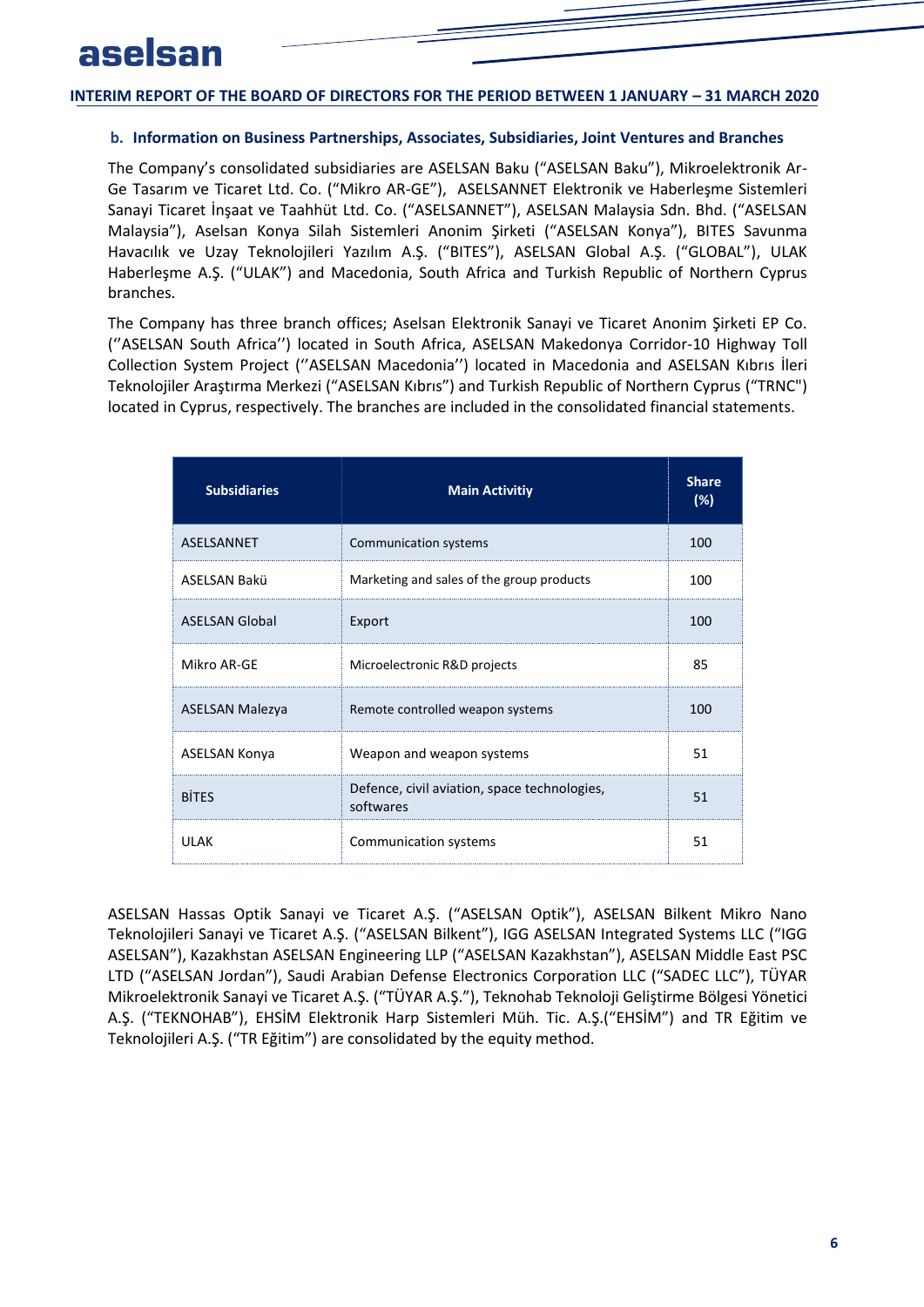## **INTERIM REPORT OF THE BOARD OF DIRECTORS FOR THE PERIOD BETWEEN 1 JANUARY – 31 MARCH 2020**

The business partnerships and affiliates of the Group recorded as financial investments and investments valued by equity method, with their participation ratios and amounts are as follows;

| <b>Company</b>                                    | <b>Main Activity Area</b>                                                                                                                                                                                                                                                                                                              | Share (%)    | 31 March 2020<br><b>Group Share of Net</b><br><b>Assets</b><br>(TL Thousand) |
|---------------------------------------------------|----------------------------------------------------------------------------------------------------------------------------------------------------------------------------------------------------------------------------------------------------------------------------------------------------------------------------------------|--------------|------------------------------------------------------------------------------|
| <b>ROKETSAN - Roket</b><br>Sanayi ve Ticaret A.Ş. | All kinds of missiles, rockets, guided ammunition and their<br>launch systems and propulsion systems and rocket fuels,<br>guidance and control systems, algorithms and softwares<br>related to these systems, warheads and other parts of these<br>systems, all kinds of plugs and all kinds of ballistic protection<br>(armor) system | 14,9         | 987.560                                                                      |
| ASELSAN Kazakhstan                                | Manufacture, sale and technical service of electronic and<br>electro-optical devices and systems                                                                                                                                                                                                                                       | 49           | 34.529                                                                       |
| <b>ASELSAN Jordan</b>                             | Marketing sales and joint production of group products                                                                                                                                                                                                                                                                                 | 49           | 17.759                                                                       |
| <b>ASELSAN Optik</b>                              | Precision optic technology                                                                                                                                                                                                                                                                                                             | 50           | 15.184                                                                       |
| <b>ASELSAN Bilkent</b>                            | Manufacture of micro and nano-sized devices containing<br>semiconductors and similar technological materials                                                                                                                                                                                                                           | 50           | 13.707                                                                       |
| <b>IGG ASELSAN</b>                                | Production, integration, sales and technical service of<br>high technology products                                                                                                                                                                                                                                                    | 49           | 10.381                                                                       |
| TÜYAR A.Ş.                                        | Production of micro and nano-sized devices containing<br>semi-conductor and similar technological materials                                                                                                                                                                                                                            | 51           | 8.312                                                                        |
| EHSİM                                             | Electronic Warfare and Tactical Command Systems                                                                                                                                                                                                                                                                                        | 50           | 7.250                                                                        |
| <b>TEKNOHAB</b>                                   | To create investment opportunities in technology intensive areas,<br>provide job opportunities to researchers and skilled people, help<br>technology transfers and facilitate foreign capital to enter our<br>country that will enable high technology                                                                                 | 15           | 6.083                                                                        |
| <b>SADEC LLC</b>                                  | Manufacture and sale of radar, electronic warfare and<br>electrooptic products                                                                                                                                                                                                                                                         | 50           | 2.043                                                                        |
| TR Eğitim ve<br>Teknolojileri                     | Realizing Human Resources studies, Consultancy with<br>respect to HR studies, acreditation services and trainings<br>for every level, educational, cultural, art, sports, fair<br>organizations and digital marketing operations.                                                                                                      | 50           | 1.000                                                                        |
| ASPİLSAN Enerji Sanayi<br>ve Ticaret A.Ş.         | Manufacture and sale of Ni-Cd, Ni-MH, Li-Ion battery /<br>battery blocks and aircraft battery systems                                                                                                                                                                                                                                  | $\mathbf{1}$ | 904                                                                          |
| <b>BARQ QSTP LLC</b>                              | Command and control systems, thermal and night vision<br>camera, crypto, remote-controlled weapon systems                                                                                                                                                                                                                              | 48           | 834                                                                          |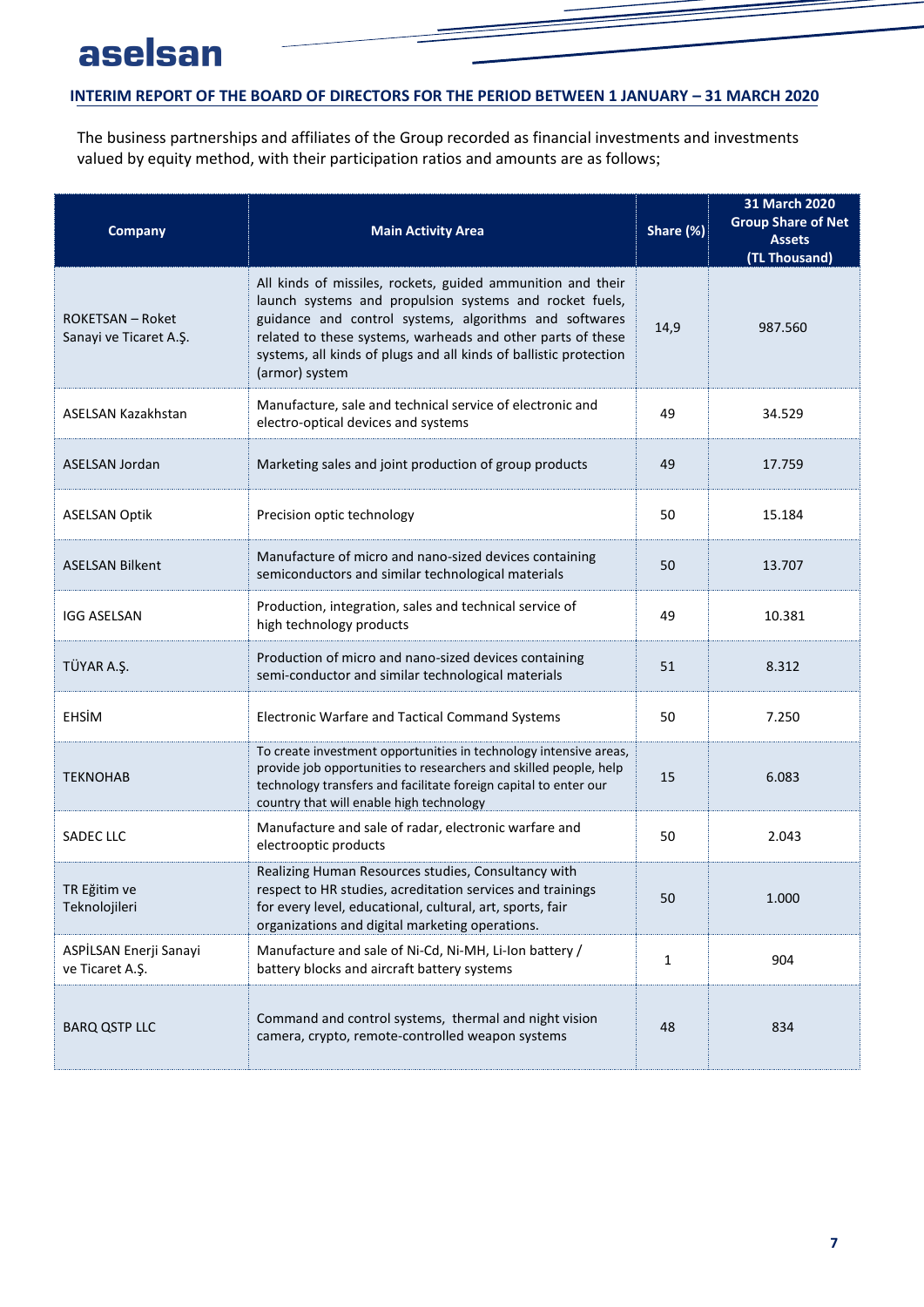#### <span id="page-9-0"></span>**4. Main Factors That Affect the Performance, Investment and Dividend Policy of the Company**

The Company carries on its business interests mainly in defense industry as well as in non-defence industry.

According to the latest data, world defense expenditures has increased by 3,6 % reaching USD 1,9 Trillion which is the highest level in the last 31 years and the ratio of expenditures to GDP has realized as 2,2%. The summary table on the right side contains information about the top five countries which accounted for 62% of the defense expenditure in 2019 and Turkey.

| Rank | Country      | <b>Expenditure</b><br>(m5) | 2019/18<br>Change | <b>Expenditure Share in the</b><br>/ GDP | World |
|------|--------------|----------------------------|-------------------|------------------------------------------|-------|
|      | World        | 1.917                      | 3.6%              | 2.2%                                     |       |
|      | <b>USA</b>   | 732                        | 5.3%              | 3.4%                                     | 38.2% |
| 2    | China        | 261                        | 5,1%              | 1.9%                                     | 13.6% |
| 3    | India        | 71                         | 6.8%              | 2.4%                                     | 3.7%  |
| Δ    | Russia       | 65                         | 4,5%              | 3.9%                                     | 3.4%  |
| 5    | Saudi Arabia | 62                         | $-16.0%$          | 8.0%                                     | 3.2%  |
| 16   | Turkev       | 20                         | 5.8%              | 2.7%                                     | 1.1%  |

As of 2019, Turkey's annual defense expenditures increased by 6% to USD 20,4 Billion and ranks  $16^{\text{th}}$ in the world. The ratio of defense spending to GDP tends to increase steadily over the years, and reached the highest level of 15 years with a rate of 2.7%. In the last 10 years, defense expenditures increased by 7% in the world and %86 in Turkey.

As of 2019, the defense and aviation industry turnover, including the Company, was realized as USD 10,9 Billion with an increase of 20% annually, and the industry's exports reached USD 2,7 Billion with an increase of 34%.

Due to the industry's nature, defense projects spread over years, furthermore a system project lasts approximately 4 to 5 years from its start to its delivery. As of 31 March 2020 long term plans which have been accordingly signed as contracts spread over years amounts to USD 9,6 Billion. The determination of target regions/countries and focusing on these markets for marketing and direct sales as well as engaging in joint productions, transfer of technology to/from international platform producers and strategic initiatives for sales to third countries are concurrent to our sustainable growth objectives. Our structure coincides with our objective to operate in civilian electronic fields which require high technology.

The Company's profit distribution policy is posted on [www.aselsan.com.tr](http://www.aselsan.com.tr/) website under Investor Relations/ Corporate Governance/Policies. According to the policy, at least 10% of the net profit is planned to be distributed.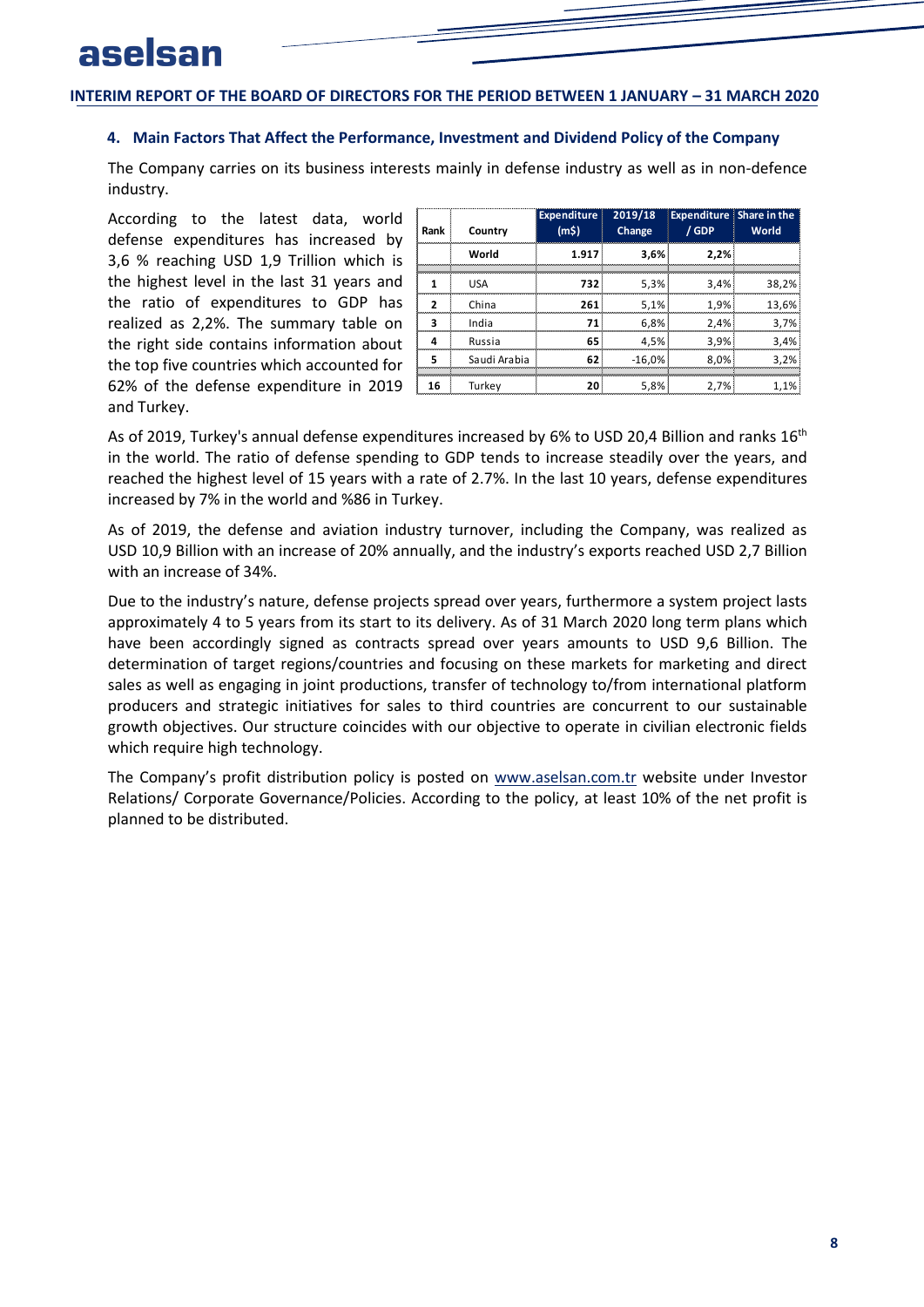#### **COVID - 19**

From the first statements announced by the World Health Organization and Republic of Turkey Ministry of Health regarding the Corona Virus (COVID-19) threat, ASELSAN has taken all the necessary preventive measures and decisions to protect the health of all employees working in its campuses and to provide a suitable working environment for them. Maintaining the health of all employees working in ASELSAN campuses, as well as ensuring the continuity and sustainability of production and design activities in terms of the nature of the area in which it operates and its importance for the country have been determined as the main target.

ASELSAN, which is Turkey's largest defense electronics organizations operates in a wide area that meets the needs of domestic and foreign authorities especially the Turkish Armed Forces' in the field of communication and information technologies, microelectronics, radar, electronic warfare, electro-optics, avionics systems, unmanned systems, land, naval, army systems, air defense, missile systems, command and control systems, transportation, security, traffic, automation and health technologies. ASELSAN Family continues to work with great faith, determination and sacrifice.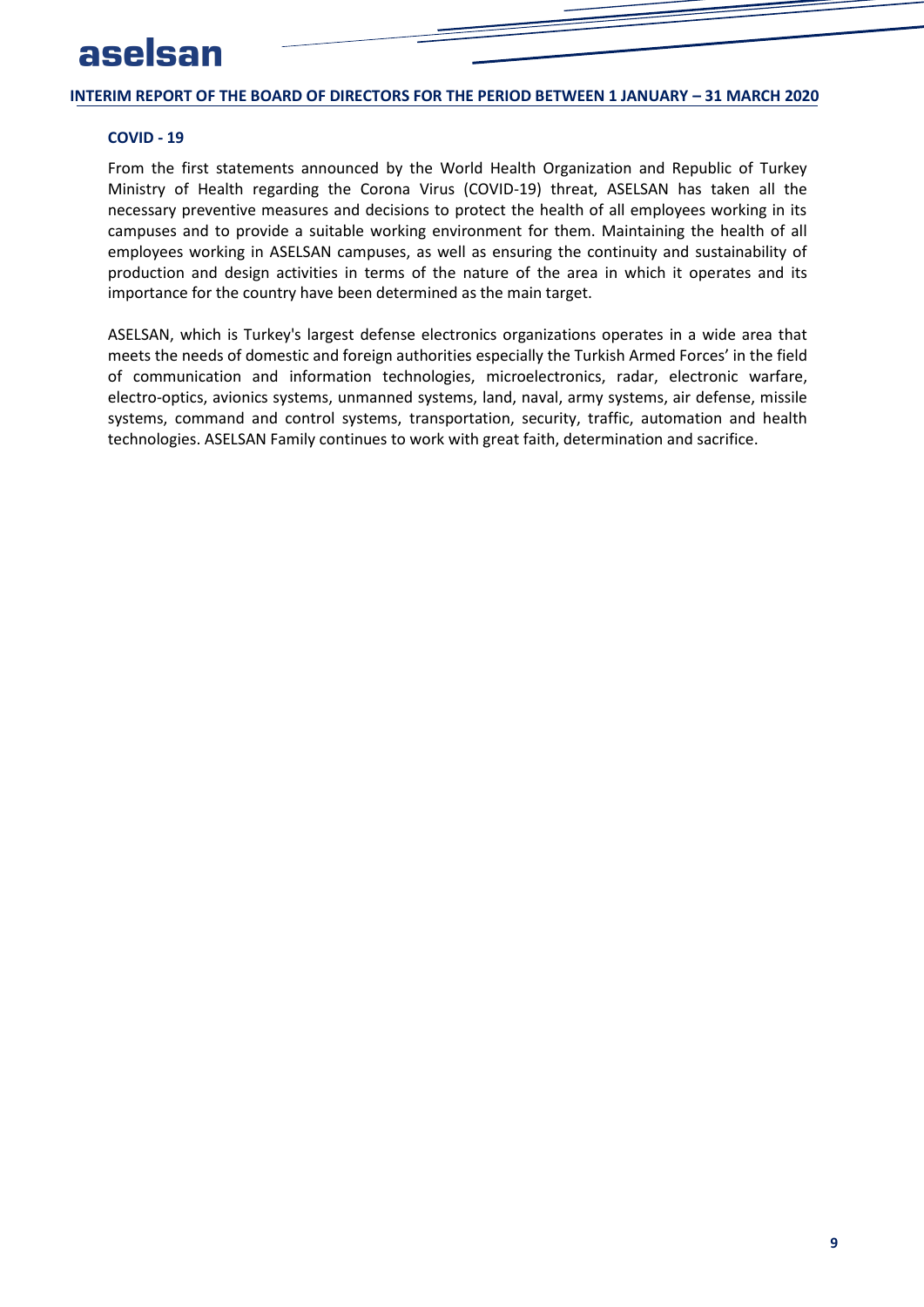#### <span id="page-11-0"></span>**5. Enterprise Risk Management**

ASELSAN's Enterprise Risk Management Policy aims; to take proper actions against uncertainties that threaten the existence of the Company and to protect corporate identity and stakeholders' interest at all conditions. Risk management is an integrated element of Corporate Management. The information gathered within the scope of risk management activities in ASELSAN is integrated into decision making mechanisms.

The "top-down" and "bottom-up" approach is being applied into Enterprise Risk Management activities together. Risks, which are significant enough to affect ASELSAN's achievement of its targets, are identified, evaluated, monitored and reported along with the risk responses and precautions to be taken. At ASELSAN; The Enterprise Risk Management process is regularly reviewed and improved. ASELSAN's employees and business processes are at the center of the Enterprise Risk Management System.

<span id="page-11-1"></span>At ASELSAN, enterprise risks are followed under four main categories.

#### **a. Main Risk Categories**

**Strategic Risks:** Risks that may prevent ASELSAN from reaching its targets in short, medium or long terms are classified under this heading. Risks under this heading include factors such as; growth and continuity, changing customer expectations, technological changes and market share.

While ASELSAN manages its strategic risks effectively; it aims to increase its backlog, increase exports and to take part in sustainable works. In order to increase ASELSAN's market share and offer new products / services, ASELSAN seizes company mergers / acquisition opportunities both at home and abroad. ASELSAN also conducts business development activities successfully. ASELSAN increases its research and development activities in order to meet changing customer expectations and changes in technology, and realizes the necessary infrastructure and technological investments. ASELSAN diversifies the geographical regions in sales, customer portfolio and the sectors in order to maintain its growth and continuity in the medium and long term.

**Operational Risks:** It is defined as the risks arising from errors and negligence that may occur while performing the operational activities of the company. Risks under this section include factors such as; production, supply chain, human resources, information technologies, natural disaster and terrorist attacks.

In order to ensure the continuity of the processes, in-house directives and functors have been prepared and necessary updates are being made when needed. Within the scope of the Internal Audit plan and work schedule prepared in ASELSAN, business processes are being audited and process improvements are made in line with the audit outputs.

Quality is not compromised in production processes involving both internal operations and suppliers; subcontractor and supplier development activities are carried on unabated. In terms of managing Human Resources and increasing employee motivation; activities were made with the participation of employees from every level and process improvements were made. Security policies are sustained at the highest level in Information Technology applications. In this area, internal and external audits are carried out periodically and precautions are taken against probable cyber-attacks and in the field of Information Technologies, business continuity in-house is provided.

Regarding risks, such as natural disasters, terrorist attacks, necessary precautions are taken, primarily insurances have been made, and drills are carried out.

**Financial Risks:** It refers to the risks arising from the financial structure and financial preferences of the company. Exchange rate, liquidity and interest rate risks are some risks under this heading.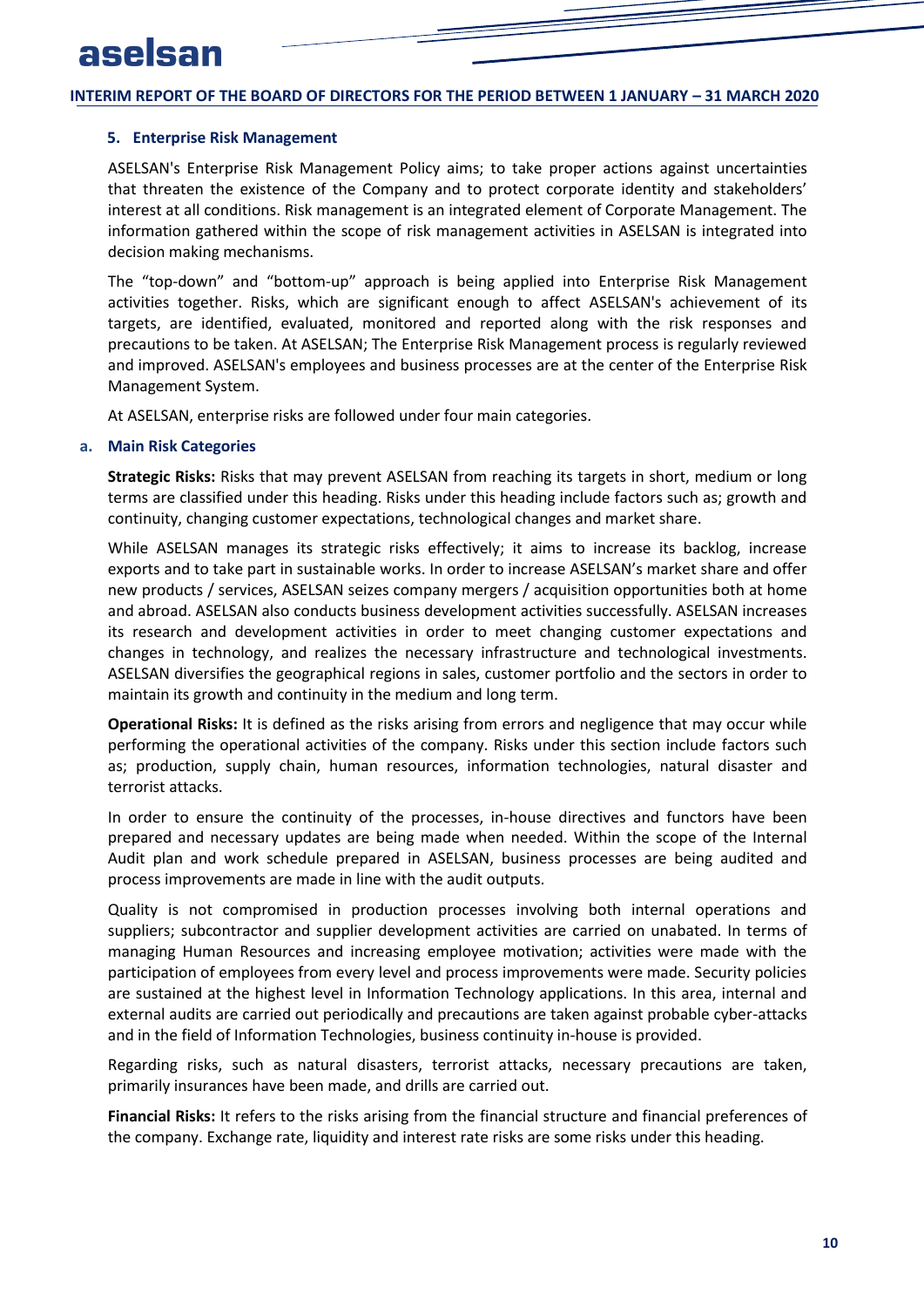The exchange rate risk, which is any kind of change that may occur in assets and / or liabilities as a result of exchange rate fluctuations in the future, ASELSAN aims to minimize the effect of exchange rate fluctuations by keeping the long and short foreign exchange position at a minimum level. The balance sheet methods have been used in managing the exchange rate risk. Implementations such as; making use of foreign exchange denominated loans in line with the company's export volume, matching the contract currency with the currency of the costs of the project, and signing the subcontractor contracts in line with the main contract currency are used.

ASELSAN eliminates the liquidity risk, which is known as the risk arising from default and inability to fund the the assets, it monitors forecasted and actual cash flows regularly and ensures the continuity of adequate funds and credit lines by matching the maturity of financial assets and liabilities. In order to manage the interest rate risk arising from changes in assets and / or liabilities as a result of fluctuations in interest rates in the future, it conducts transactions with fixed interest rates and uses financial derivative instruments when necessary.

**Compliance Risks:** It refers to the risks associated with the Company's financial losses and / or loss of reputation as a result of the company's activities or the attitudes and behaviors of the company employees that are not in compliance with the legislation, regulations and standards. While conducting its activities, ASELSAN closely follows national and international standards with the best practices in the sector, and compliance with legislation and regulations is ensured at the highest level. In addition, by Internal Audit Presidency; the effectiveness of controls, compliance with legislation and ASELSAN regulations, compliance with ethical principles and controls to eliminate risks are being evaluated.

#### <span id="page-12-0"></span>**b. Early Detection and Management of Risk Committee Works**

The Early Detection and Management of Risk Committee, which consists of the members of the Board of Directors, has been operating at ASELSAN since 2012 in order to ensure early detection of risks that may endanger the existence, development and continuity of the Company, to take necessary measures related to the identified risks and to manage the risks. The Chairman of the Committee is an Independent Board Member.

Committee; conducted 6 meetings in 2019 and 2020's first meeting in February, in order to follow the works on early detection and management of risks and to make evaluations about this issue. The reports containing the works of the Committee were being submitted to the Board of Directors periodically.

<span id="page-12-1"></span>Committee; carries out its own activities in full compliance with the regulations of the Capital Markets Board and all the related legislation, especially article 378 of the Turkish Commercial Code No. 6102. In addition, the Early Detection of Risk System and Committee, established by ASELSAN, is subjected to independent audits annually and the Auditor Report stating that the activities performed is sufficient, is submitted to the Board of Directors.

#### **6. Financial Information of the Company**

The forecasts under the normal conditions regarding the Group's consolidated financial results for the 2020 year are presented below;

| <b>Financial Targets 2020*</b>                                                      | <b>Financial Targets 2020</b><br>(Ratio/Amount) |
|-------------------------------------------------------------------------------------|-------------------------------------------------|
| Consolidated Revenue Growth (TL)                                                    | $40\% - 50\%$                                   |
| EBITDA Margin (Consolidated and Adjusted without Foreign Exchange Rate Differences) | $20% - 22%$                                     |
| <b>Consolidated Capital Expenditures</b>                                            | 1.500 Million TL                                |

*\*These expectations are based on the yearly average of USD/TL parity to be 6,18 and EURO/TL parity to be 6,98.*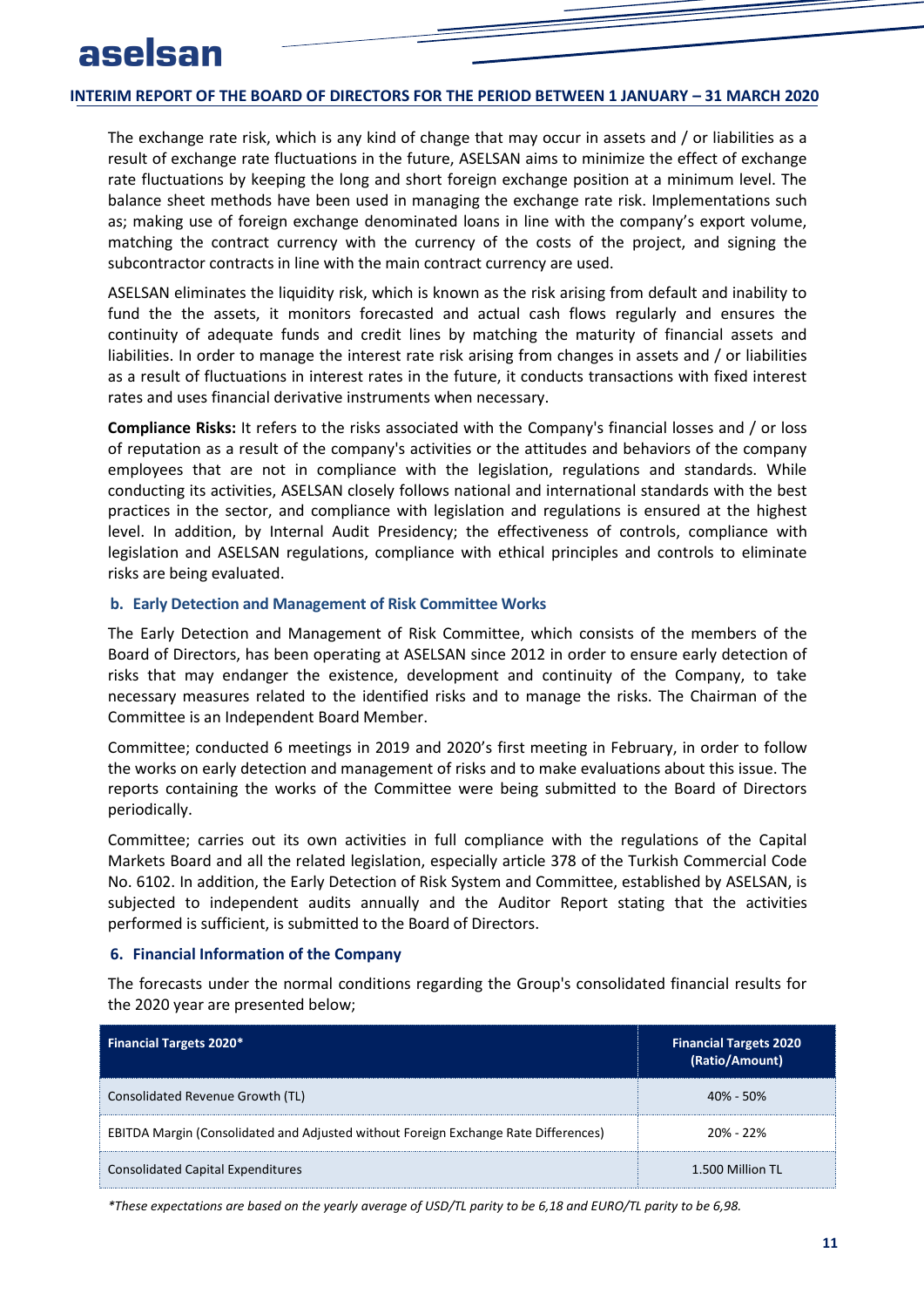#### <span id="page-13-0"></span>**a. Financial Resources of the Company**

The most substantial financial resources of the Company comprise the advance and interim payments taken within the scope of the contracts signed and profits generated by the main activities.

During 1 January - 31 March 2020 period, the cash requirements were met with the available cash and cash inflows from operations. Within the scope of the announcement made by Central Bank of the Republic of Turkey, the maturity date of Turkish Eximbank Export Discount Loan amounting to EUR 14,3 Million that was due on March has been postponed for 90 days. As of 31 March 2020, there is a loan balance amounting to USD 253 Million, including USD 154 Million used from Turkish EximBank and USD 99 Million used from Commercial Banks.

#### **Planned Measures To Improve the Financial Structure of the Company**

<span id="page-13-1"></span>As for the annual budgets and implementations for the period 2020-2022, the Group has adopted the principles as the basis to take care of savings in all kinds of expenditures, to follow up the advances and receivables closely, to pay attention to the proportion of the term and currency in purchasing and sales agreements and the risk status of the domestic/foreign suppliers and subcontractors.

#### **b. Research and Development Activities**

The Group, as a leading defense industry establishment, develops advanced technology system solutions on land, air, naval and aerospace platforms, places great importance to Research and Development activities and technological gains since it was founded.

By following up on all kinds of technological developments pertaining to land, air, naval and aerospace platform product/system technologies, the Company not only applies technology but also designs, develops and produces product/system technologies in order to share or sell with/to national and international collaborations.

Projects are striving at maximum level in order to benefit from the technological opportunities existing in the country aiming to increase the national contribution share. For this purpose, cooperation is made with universities and various R&D organizations and importance is given to the use of local suppliers and subcontractors.

As for the projects carried out within the Group, Research and Development center application pursuant to the Law regarding the support of Research and Development activities numbered 5746 is being implemented. As for non-public R&D projects, the approval of TEYDEB (Technology and Innovation Support Programs Directorate) and ARDEB (Research Support Programs Presidency) are received and supported by the institutions.

Within the Company, there are 6 Research and Development centers within the scope of Defense System Technologies (SST), Radar Electronic Warfare and Intelligence Systems (REHİS), Microelectronics, Guidance and Electro-optics (MGEO), Communication and Information Technologies (HBT), Transportation, Security, Energy, Automation and Medical Systems (UGES) Vice Presidencies as well as ASELSAN Research Center of Vice Presidency of Technology and Strategy Management. Currently, 3.846 staff are employed at the Group's Research and Development centers.

The Company also carries on its activities in Teknokent facility within Middle East Technical University and İstanbul Technology Development Area Teknopark within the scope of the Law numbered 4691 on Technology Development Regions. Group employed 692 staff within this region.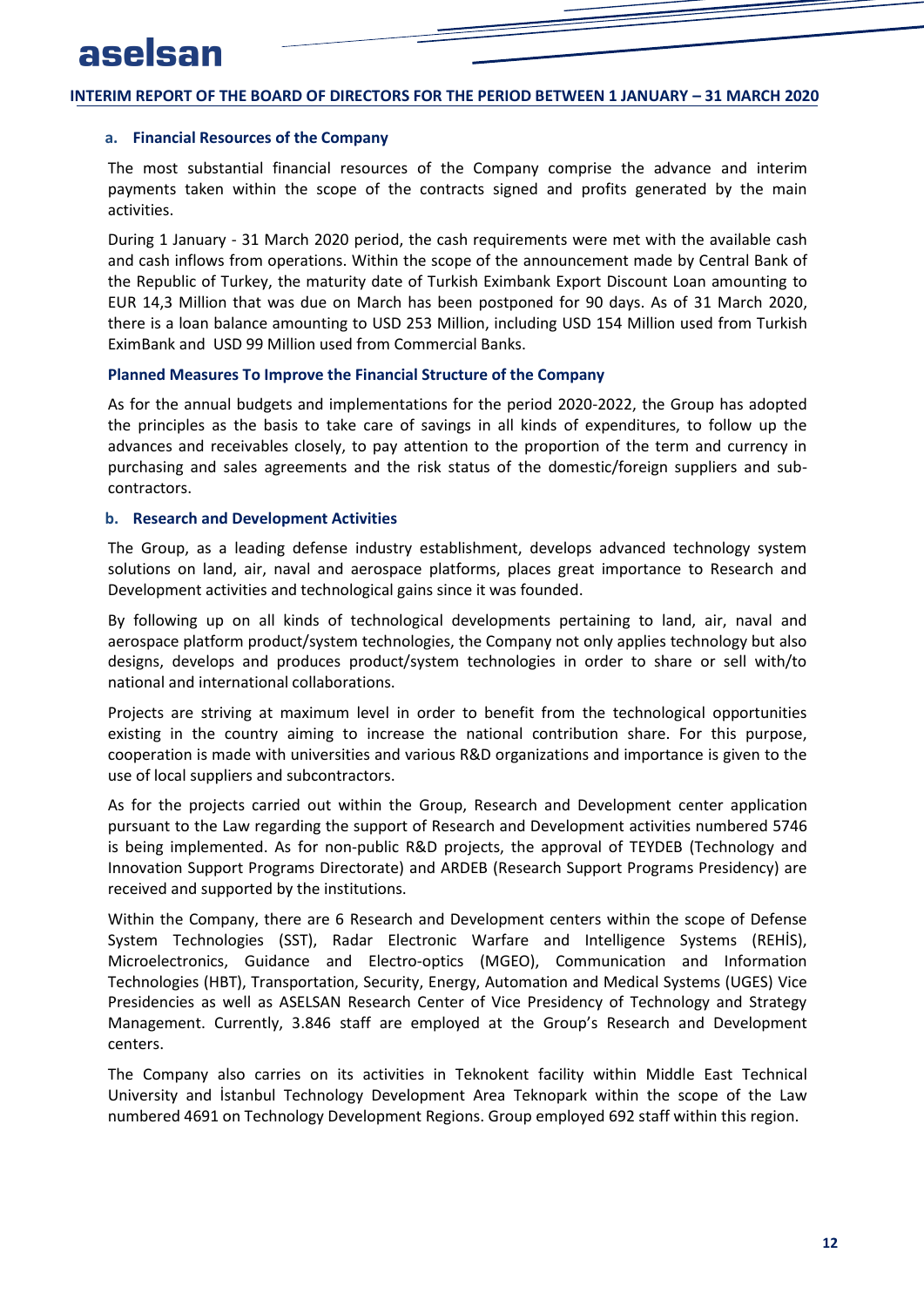#### <span id="page-14-1"></span><span id="page-14-0"></span>**c. Progress in Investments and Degree of Incentive Utilization**

#### **i. Investments**

Directing the Company's resources to profitable, high value added fields, where advanced technology is used, is anticipated in the first place by considering the global tendencies, technological developments and the actual and prospective requirements of all customers, particularly Turkish Armed Forces. The investments within the Company are carried out after detailed consideration of the technological plans, strategic plans and project requirements.

<span id="page-14-2"></span>During the current period, the investments, which will meet the needs of substructure and equipment in order to be used in research and development project have been sustained in compliance with the investment scheme in accordance with the policy of efficient use of resource.

#### **ii. Incentives**

Income tax withholding incentive, insurance premium support, stamp tax exemption and Research and Development incentive are utilized within the scope of the Law numbered 5746. In accordance to the Law regarding the Incentive of Research and Development Activities numbered 6676 published on Official Gazettes numbered 29636 on 26 February 2016 and The Law Regarding the Amendments on Delegated Legislation, the content of the law and incentives has been broadened and additional exceptions has been given. Income tax withholding incentive, insurance premium support and stamp tax exemption is utilized by being calculated over the salaries of the Research and Development personnel and not being paid to the relevant institution and the Research and Development discount is utilized by means of applying a discount on the corporate tax return. Aforesaid law is valid until the date of 31 December 2023.

Within the scope of the Teknokent Law numbered 4691, incentive on withholding income tax, insurance premium support and stamp tax exemption is applied. These are utilized by making calculations on Research and Development and software personnel wages and not being paid to the related institution. The gain obtained with reference to the execution of Technology Development Zones Law numbered 4691 is exempted from the corporate tax of 31 December 2023.

Between the period 1 January – 31 March 2020 because of having Research and Development centers, TL 43.870 Thousand within the scope of income tax withholding incentive, promotion of insurance premium, stamp duty exception; as a result of being active at ODTÜ Teknokent, İstanbul Technology Development Area Technopark and ITU Arı Technopark TL 10.682 Thousand incentives have been used.

Within the scope of the Research and Development Law No 5746 and Teknokent Law No 4691, TL 41.790 Thousand Corporate Tax advantage has been gained as of 1 January - 31 March 2020 period.

At the periods when Group's Research and Development expenses, which is subject of Research and Development discount, is higher than the principal amount of Research and Development discount which is indicated at corporate tax return, Corporate Tax ratio is 22% for the years 2018 - 2020 and 20% for the next years of distinction amount is evaluated as deferred tax income at financial tables.

The 1501 Industrial Research and Development Projects Support Programme has been established in order to encourage the Research and Development operations of the companies creating added values at company level and to contribute to the enhancement of the Research and Development ability of the Turkish industry by this means. Projects within the scope of 1511-Prioritized fields' research technologies development and innovation programme came into force as of 2013. The support process of the projects have been initiated as of July 2010 by 1509 EUREKA-International Industrial Research and Development Projects Support Program where market oriented projects for developing products and processes to be commercialized in short term are supported the Group have benefited from the incentives.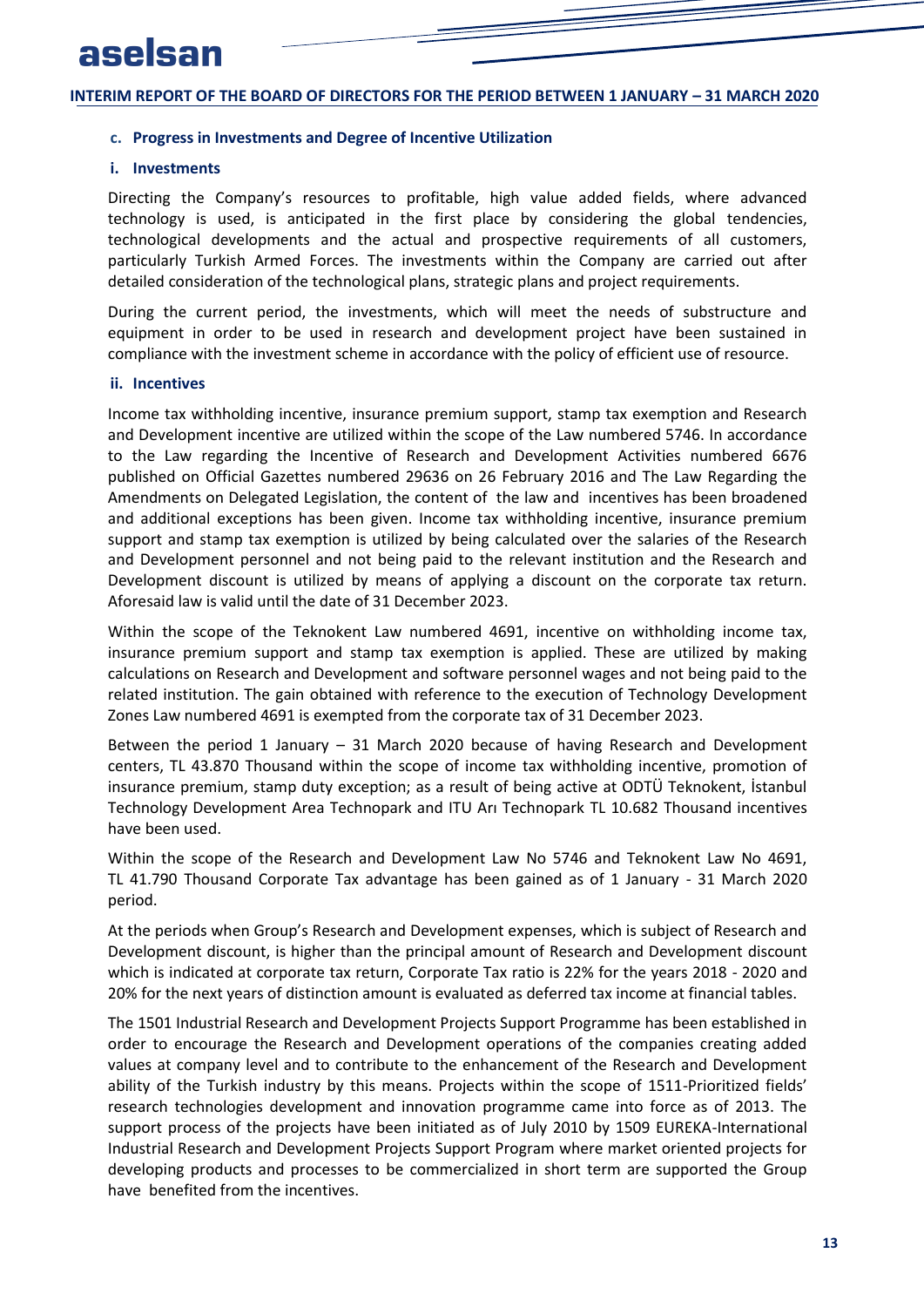In addition to these, TÜBİTAK 1003 Research Support programs were implemented within the scope of the projects entered into implementation in 2019.

1505 - Within the scope of Support Programme aimed at supporting the postgraduate and/or doctorate thesis works which shall contribute to increasing the competitiveness in international markets by means of commercializing the scientific studies at the universities and institutionalizing the University – Industry cooperation, 2 Projects are ongoing.

Market research, fair, and library support provided by the Support and Price Stabilization Fundy were obtained (TL 399 Thousand).

The 1007 Public Institutions Research and Development Project Support Program has been formed in order to meet the requirements of the Public Institutions with Research and Development or to support the projects aimed at solving their problems. In scope of this support 12 Research and Development projects are still ongoing.

2232 The International Fellowship for Outstanding Researchers Program aims to support qualified researchers with leading scientific and/or technological achievements and international work experience to conduct their research in leading academic, industrial or public institutions to contribute in areas that are strategic value to Turkey. One personnel is assigned to this program.

Within the context of "Taxes and Funds Exemption Certificate" received from Republic of Turkey Ministry of Trade in order to increase exports and gain competitiveness in international markets, stamp duty and fee exemptions are used in export sales and deliveries and foreign exchange gain activities.

(TL 10.258 Thousand)

Within the Decision Regarding the Governmental Grant in Investments, there are 5 Investment Incentive Certificates taken from the Turkish Republic Ministry of Industry and Technology General Directorate of Incentives and Implementation. With such incentive certificates, VAT exemption and customs tax exclusion are utilized (TL 4.823 Thousand).

VAT exemption is applied in domestic and foreign purchases and customs tax exemption is used in foreign purchases (TL 38.830 Thousand).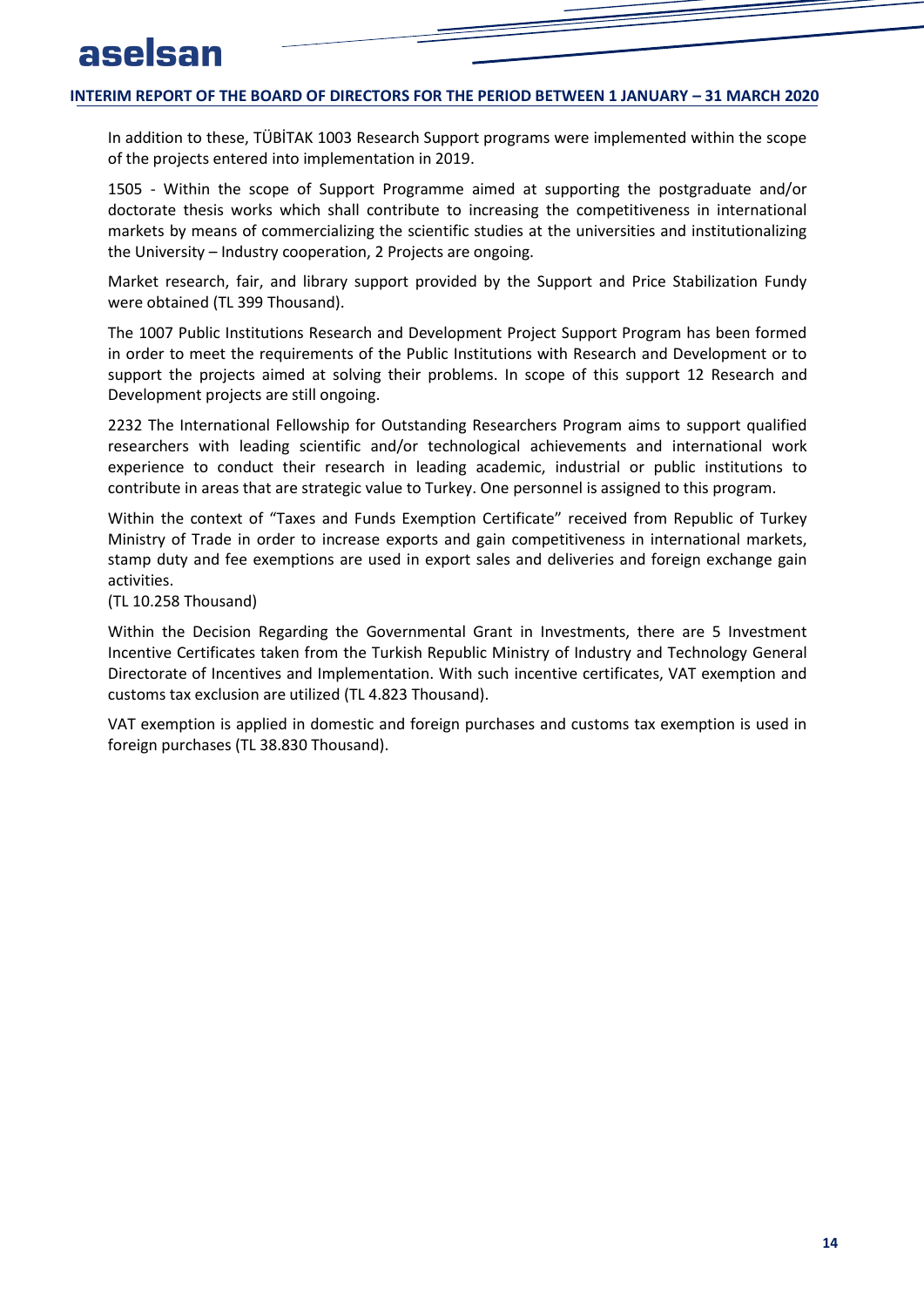The sources, amounts and types of the incentives utilized are summarized in the table below collectively;

| <b>The Source of Incentives</b>                                                            | <b>Type of Advantage</b>                                | 31 March 2020<br><b>Amount (TL Thousand)</b> |
|--------------------------------------------------------------------------------------------|---------------------------------------------------------|----------------------------------------------|
| Research and Development Incentive<br>Law numbered 5746                                    | Income tax withholding, Insurance<br>Premium, Stamp Tax | 43.870                                       |
| Research and Development Incentive<br>Law numbered 5746 and Teknopark Law<br>numbered 4691 | Corporate Income Tax                                    | 41.790                                       |
| VAT Law numbered 3065                                                                      | <b>VAT Return</b>                                       | 38.830                                       |
| Teknopark Law numbered 4691                                                                | Income tax withholding, Insurance<br>Premium, Stamp Tax | 10.682                                       |
| <b>Export Incentive Practices</b><br>(Taxes and Funds Exemption Certificate)               | <b>Stamp Duty Exemptions</b>                            | 10.258                                       |
| Ministry of Industry and Technology<br>Incentive                                           | <b>VAT and Customs</b><br><b>Duty Exemptions</b>        | 4.823                                        |
| The Support and Price Stabilization Fund                                                   | Cash Support                                            | 399                                          |
| Support Programme<br>(TUBITAK 1003, 1501, 1511, 1509)                                      | Cash Support                                            |                                              |
| <b>TOTAL</b>                                                                               |                                                         | 150.652                                      |

## <span id="page-16-0"></span>**d. Revenue**

According to the relevant sales agreement terms and conditions, the Company's revenue from projects contains order based production, mass production product sales, services, commodities and progress billing sales. Sales terms and conditions are subject to change as for the respective agreements.

Substantial part of production has been realized based on orders. All related processes are being managed efficiently since product requirements, quantities and prices are different.

Works in order to perform distinctive business development and marketing activities in global markets to increase efficiency in international markets and exports have been continued.

| <b>Revenue</b><br>(TL Thousand) | <b>31 March 2020</b> | <b>31 March 2019</b> | Δ%   |
|---------------------------------|----------------------|----------------------|------|
| Domestic sales                  | 2.449.233            | 1.746.174            | %40  |
| Exports                         | 146.034              | 251.925              | -%42 |
| <b>TOTAL</b>                    | 2.595.267            | 1.998.099            | %30  |

For the period between 1 January – 31 March 2020, 8% of the revenue is from export amounting to TL 146 Million.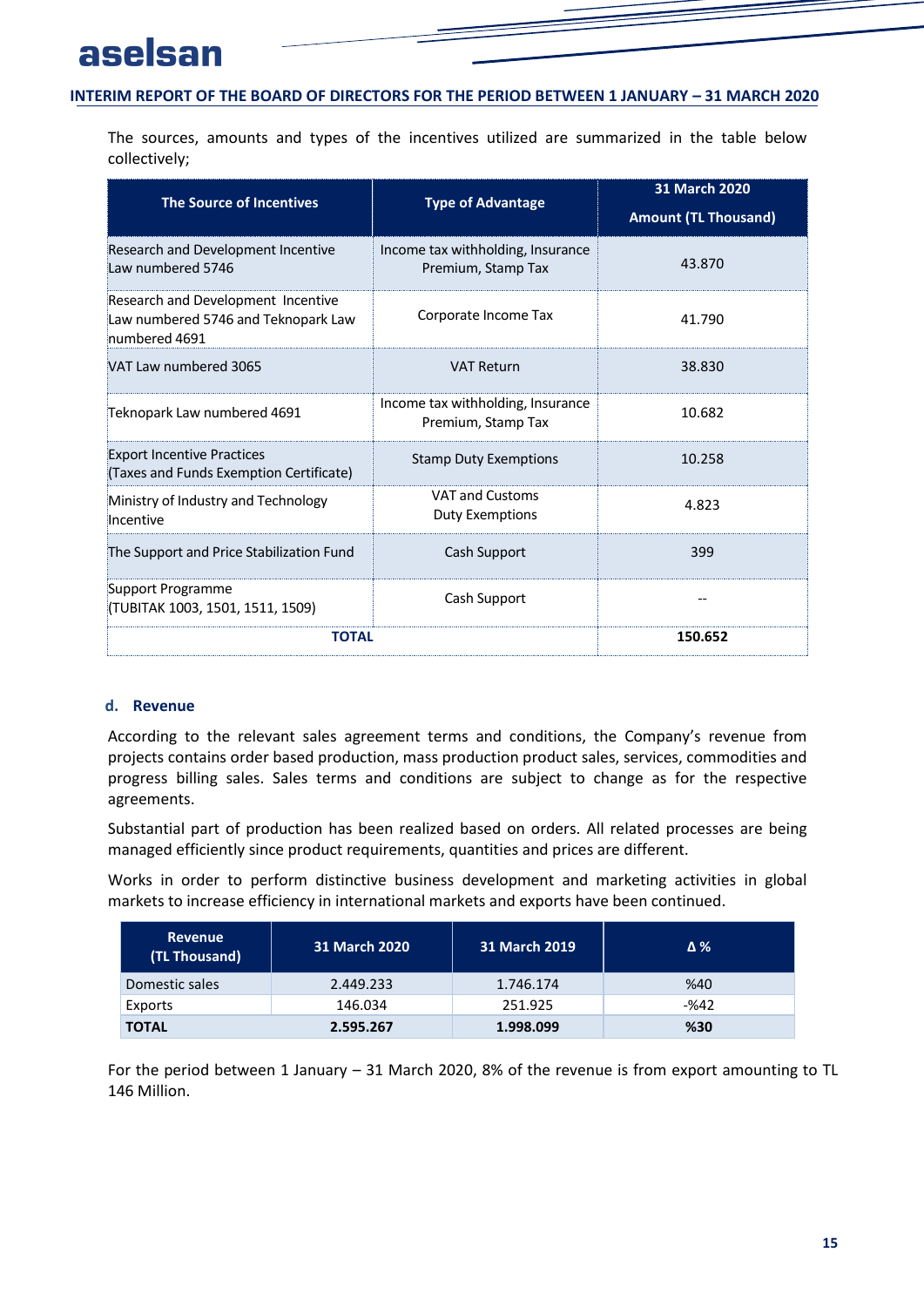#### <span id="page-17-0"></span>**e. Financial Ratios**

As of 31 March 2020, the Group's financial statements prepared in accordance with the Communiqué Series II, No: 14.1 "Communiqué on Capital Market Financial Reporting Standards" issued by Capital Markets Board. Based on this, financial ratios are presented as below.

| <b>Financial Ratios</b><br><b>Consolidated Financial Position</b> | 31 March 2020 | 31 December 2019 |
|-------------------------------------------------------------------|---------------|------------------|
| <b>Current Ratio</b>                                              | 1.72          | 1.80             |
| Liquidity Ratio                                                   | 0.87          | 1.00             |
| Short Term Current Liabilities / Total Financial Liabilities      | 99.5%         | 99.6%            |
| Total Financial Liabilities / Total Assets                        | 6.8%          | 8.7%             |

| <b>Financial Ratios</b><br><b>Consolidated Income Statement</b> | <b>31 March 2020</b> | <b>31 March 2019</b> |
|-----------------------------------------------------------------|----------------------|----------------------|
| <b>Gross Profit Margin</b>                                      | 29,0%                | 23,3%                |
| <b>Operating Profit Margin (EBIT)</b>                           | 21,4%                | 17,2%                |
| Adjusted EBITDA Margin (*)                                      | 23,9%                | 19,8%                |
| Net Profit Margin                                               | 35,5%                | 31,5%                |
| Return On Equity (ROE)                                          | 28,7%                | 32,8%                |
| Net Working Capital / Net Sales                                 | 42,7%                | 60,8%                |
| Return on Assets (ROA)                                          | 15,6%                | 16,0%                |

<span id="page-17-1"></span>*(\*) General administrative expenses, marketing expenses and research and development expenses are substracted from and current period's depreciation and amortization expenses are added to the gross profit in calculation of EBITDA value. Other operating income and other operating expenses are not included in the calculation.*

## <span id="page-17-2"></span>**7. Changes in the Legislation Which Would Have Significant Impact on the Activities of the Company**

There are no change made in the legislation within the reporting period.

#### <span id="page-17-3"></span>**8. Compliance Report on Corporate Governance Principles**

"Corporate Governance Compliance Report" will be announced in the year-end report of the Board of Directors.

#### **9. Information Regarding the Lawsuits of the Group**

The lawsuits and execution proceedings filed by or against the Group as of 31 March 2020 are summarized below;

| <b>Description</b>                                         | 31 March 2020<br>(TL Thousand) |
|------------------------------------------------------------|--------------------------------|
| Ongoing lawsuits filed by the Group                        | 70.804                         |
| Execution proceedings carried on by the Group              | 209.609                        |
| Lawsuits proceedings carried against the Group             | 26.329                         |
| Execution proceedings carried against the Group            | 485                            |
| Lawsuits finalized in favor of the Group within the period | 440                            |
| Lawsuits finalized against the Group within the period     | 175                            |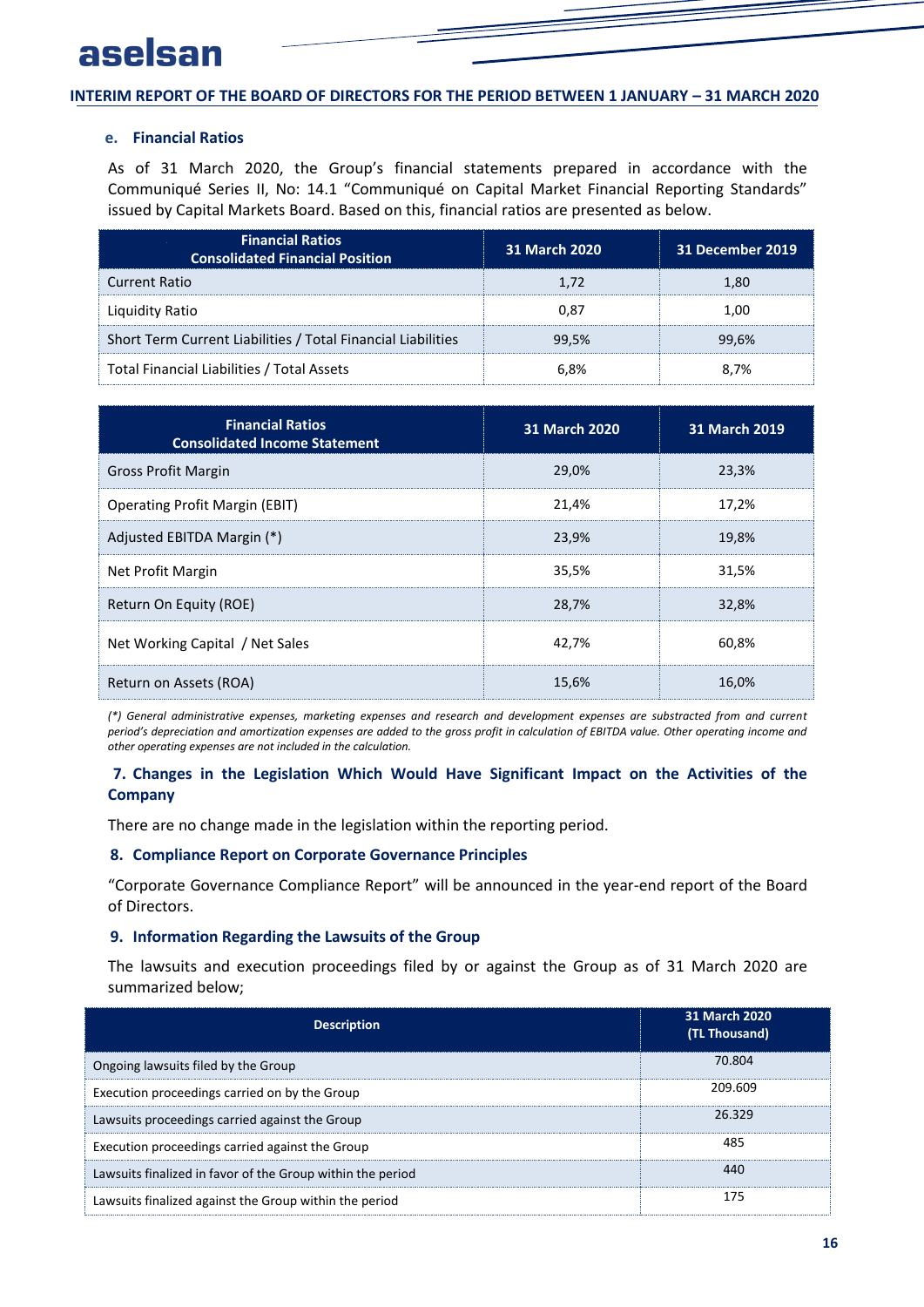<span id="page-18-1"></span><span id="page-18-0"></span>There has not been any final judicial decision against the Group due to the violation of employee rights or the responsibility related with work accidents within 2020.

#### <span id="page-18-2"></span>**10. Information Regarding the Transactions Made within the Reporting Period**

#### **i. Changes in the Articles of Association**

There are no changes in the Articles of Association within the reporting period.

#### **ii. Collective Agreement Implementations, Rights and Benefits Provided to the Personnel and Workers**

The Group recruited a total number of 564 people (10 with fixed term contract) as the personnel including fixed-term contracted personnel, disabled and terror-stricken personnel during the period 1 January - 31 March 2020 and the number of people quit for the same period is 95 (5 with fixedterm contracted).

<span id="page-18-3"></span>The rights and benefits provided to the personnel by the Company are bonus payments, meal allowances, marriage benefits, maternity benefits, death allowances, transportation, private health insurance, and childcare and kindergarten benefits. The average number of personnel employed by the Group as of 31 March 2020 is 7.547.

<span id="page-18-4"></span>**iii. If it is an affiliate company, the legal transactions carried out in favor of the parent company or its affiliate with the parent company, with an affiliate company connected to the parent company with the direction of the parent company and all other measures taken or avoided to be taken in favor of the parent company or its affiliate in the previous activity year**

There has not been such an event within the period.

**iv. If it is an affiliate company, whether any counter performance was realized for each legal transaction according to the known status and conditions at the time the legal transaction mentioned in article iii was realized or at the time the measures were taken or avoided to be taken and whether the company incurred losses due to the taken or avoided measure and if the company incurred losses to observe whether this was equalized or not**

<span id="page-18-5"></span>There has not been any material event that affects the Company's financial statements within the period.

#### **v. Information Regarding the Donations and Social Responsibility**

Within the period of 1 January - 31 March 2020, the donations made by the Group are as below.

| <b>Foundation</b>          | 1 January - 31 March 2020<br>(Thousand TL) |  |
|----------------------------|--------------------------------------------|--|
| ASİL Derneği               | 455                                        |  |
| Jandarma Genel Komutanlığı | 714                                        |  |
| TOTAL                      | 1.169                                      |  |

#### <span id="page-18-6"></span>**11. Events After the Reporting Period**

After the reporting period, the Group has signed contracts amounting to 48 Million Dollar.

As 2 April 2020, the Group has signed share transfer aggrement with Altınay Havacılık ve İleri Teknolojiler Sanayi Ticaret A.Ş. for %40 of DASAL Havacılık Teknolojileri A.Ş.